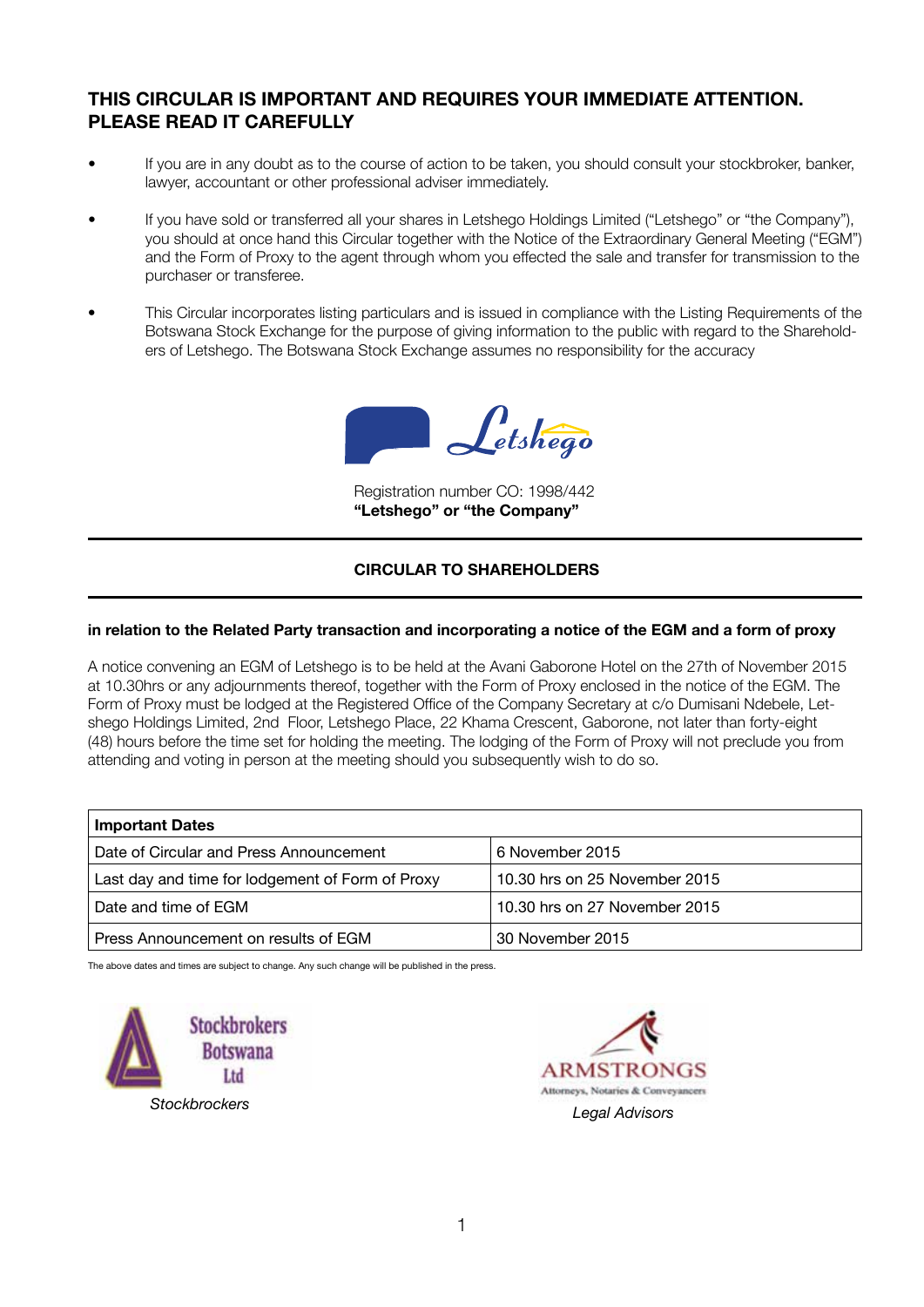#### **CORPORATE INFORMATION**

#### **Head Office**

Letshego Holdings Limited (Registration Number CO 1998/442) 2<sup>nd</sup> Floor, Letshego Place 22 Khama Crescent Gaborone, Botswana P. O. Box 381, Gaborone Botswana

#### **Directors**

John A Burbidge Chris Low Josias de Kock Gaffar Hassam, Gerrit van Heerde Hannington Karuhanga Idris Mohammed Stephen Price Robert Thornton

#### **Company Secretary**

C/O Dumisani Ndebele Letshego Holdings Limited (Registration Number CO 1998/442) 2<sup>nd</sup> Floor, Letshego Place 22 Khama Crescent Gaborone, Botswana P. O. Box 381, Gaborone **Botswana** 

#### **Legal Advisors**

Armstrongs Attorneys 2<sup>nd</sup> Floor, Acacia House, Plot 54358 Cnr Khama Crescent Ext PG Matante Road, New CBD P O Box 1368 Gaborone, Botswana

#### **Sponsoring Broker**

Stockbrokers Botswana Limited

Registration Number CO 88/163

Plot 74358, Morula Building, North Wing, Prime Plaza, New CBD

Private Bag 00113,

Gaborone, Botswana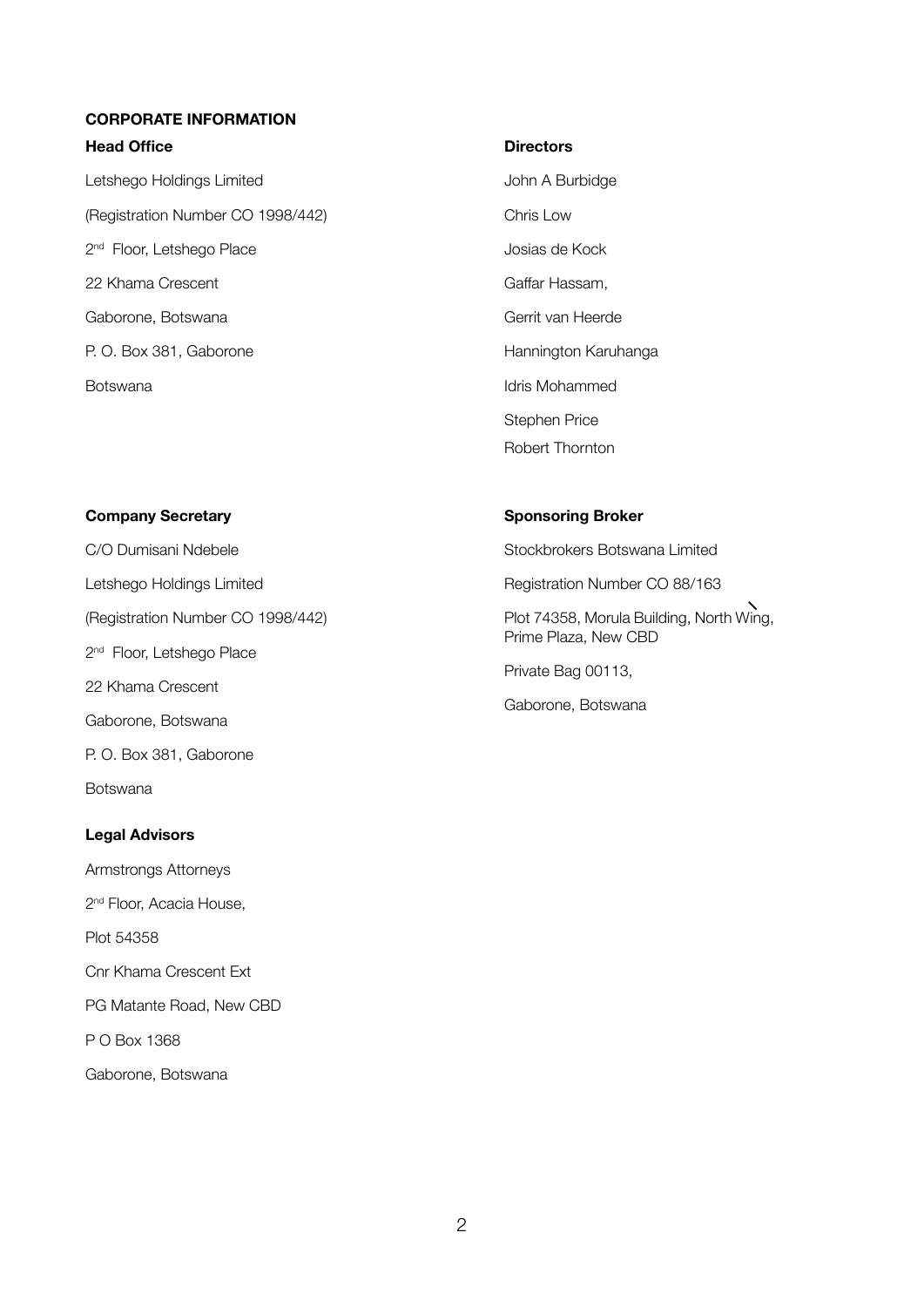## **TABLE OF CONTENTS**

| $\mathbf 1$ . | THE TRANSACTION                                                     | 5              |
|---------------|---------------------------------------------------------------------|----------------|
| 2.            | NATURE OF THE BUSINESS                                              | 5              |
| 3.            | <b>RELATED PARTIES</b>                                              | 5              |
| 4.            | DIRECTORS' INTEREST IN LHL                                          | 6              |
| 5.            | FINANCIAL EFFECTS OF THE RELATED PARTY TRANSACTION                  | $\overline{7}$ |
| 5.1.          | STATEMENT OF INDEBTEDNESS                                           | $\overline{7}$ |
| 5.2.          | <b>IMPACT ON NET ASSET VALUE PER SHARE</b>                          | $\overline{7}$ |
| 5.3.          | <b>IMPACT ON EARNING PER SHARE</b>                                  | $\overline{7}$ |
| 6.            | <b>INDEPENDENT EXPERT OPINION</b>                                   | $\overline{7}$ |
| 7.            | <b>FINANCIAL INFORMATION</b>                                        | $\overline{7}$ |
| 8.            | PRO FORMA STATEMENT OF FINANCIAL POSITION AT 30 JUNE 2015           | $\overline{7}$ |
| 9.            | OTHER INFORMATION                                                   | $\overline{7}$ |
| 9.1.          | SIGNIFICANT CONTRACTS OTHER THAN IN THE ORDINARY COURSE OF BUSINESS | $\overline{7}$ |
| 9.2.          | EXPERTS AND ADVISORS CONSENTS                                       | $\overline{7}$ |
| 9.3.          | DOCUMENTS AVAILABLE FOR INSPECTION                                  | 8              |
| 9.4.          | <b>LITIGATION</b>                                                   | 8              |
| 9.5.          | DIRECTORS' REMUNERATION                                             | 8              |
| 10.           | DIRECTORS' OPINIONS AND RECOMMENDATIONS                             | 8              |
| 11.           | DIRECTORS' RESPONSIBILITY STATEMENT                                 | 8              |
| 12.           | <b>VOTING AT THE EGM</b>                                            | 8              |
|               | PRO FORMA STATEMENT OF FINANCIAL POSITION                           | 9              |
|               | INDEPENDENT EXPERT OPINION                                          | 10             |
|               | NOTICE OF AN EXTRAORDINARY GENERAL MEETING                          | 21             |
|               | FORM OF PROXY                                                       | 22             |
|               | <b>NOTES</b>                                                        | 23             |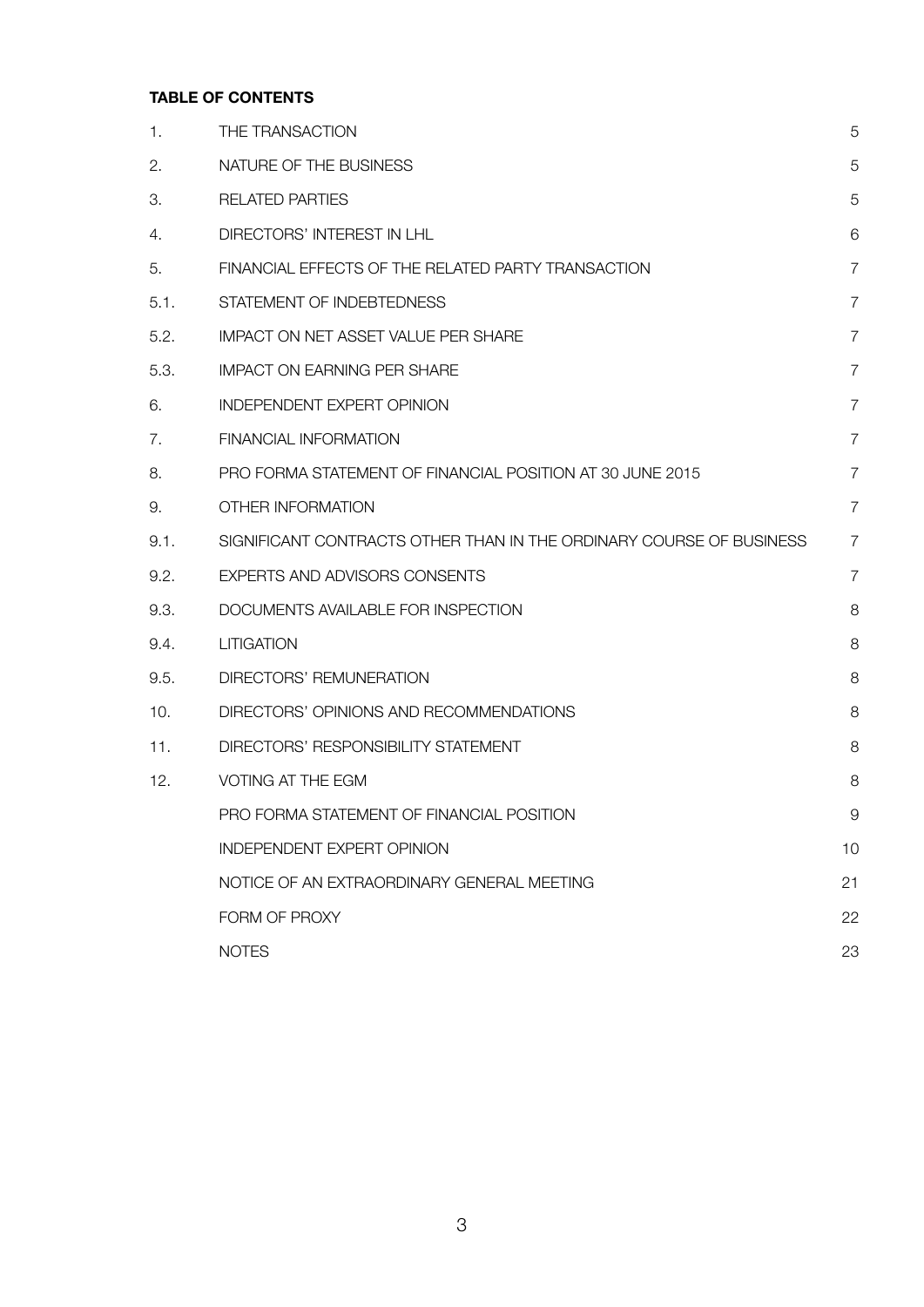## **INTERPRETATIONS AND DEFINITIONS**

In this Circular and the annexures hereto, unless the context indicates a contrary intention, an expression which denotes and gender includes the other genders, a natural person and vice versa, the singular includes the plural and vice versa and the

| "Board"                        | The Board of directors of Letshego.                                                                                                                                                |
|--------------------------------|------------------------------------------------------------------------------------------------------------------------------------------------------------------------------------|
| "BSE"                          | The Botswana Stock Exchange as established by the Botswana Stock Exchange Act Cap<br>56:08.                                                                                        |
| "Circular"                     | This circular dated 06th November 2015 including the annexed and attachments, the<br>notice of the EGM and a form of proxy.                                                        |
| "EGM"                          | The extra ordinary general meeting of Shareholders, to be held at the Avani Gaborone<br>Hotel at 10.30hrs on 27th November 2015.                                                   |
| "Independent<br>Expert"        | African Alliance Advisory (Proprietary) Limited, a company incorporated in the Republic of<br>South<br>Africa.                                                                     |
| "Listing<br>Requirements"      | The Listing Requirements of the BSE.                                                                                                                                               |
| "Material"                     | Material, as defined in the BSE Listing Requirements for transactions, being no more than<br>3%.                                                                                   |
|                                | "Offer Consideration" means Tanzanian Shillings 10.4 billion (approximately BWP 50 million) as consideration for<br>the 13% shares in Letshego Tanzania to be sold by the Sellers. |
| "Offer"                        | means the offer by Letshego to acquire the 13% minority shares in Letshego Tanzania from<br>the minority shareholders of Letshego Tanzania.                                        |
| "Letshego" or<br>"the Company" | Letshego Holdings Limited a company incorporated with limited liability and registered<br>according to the laws of Botswana and listed on the BSE.                                 |
| "Letshego Tanzania"            | Letshego Tanzania Limited, a company incorporated and registered according to the laws<br>of Tanzania.                                                                             |
| "Sellers"                      | the minority shareholders of Letshego Tanzania as more fully disclosed in paragraph 3 who<br>wish to dispose their combined 13% shareholding in Letshego Tanzania.                 |
| "Registered Office"            | 2nd Floor, Letshego Place, Plot 22, Khama Crescent, P O Box 381, Gaborone.                                                                                                         |
| "Related Party"                | As determined by the BSE Listing Requirements and as more fully disclosed in<br>paragraph 3.                                                                                       |
| "Resolution"                   | the ordinary resolution to be passed by the Shareholders of Letshego to acquire the<br>minority shares in Letshego Tanzania, as more fully provided in the Notice of the EGM.      |
| "Shareholders"                 | Holders of Shares.                                                                                                                                                                 |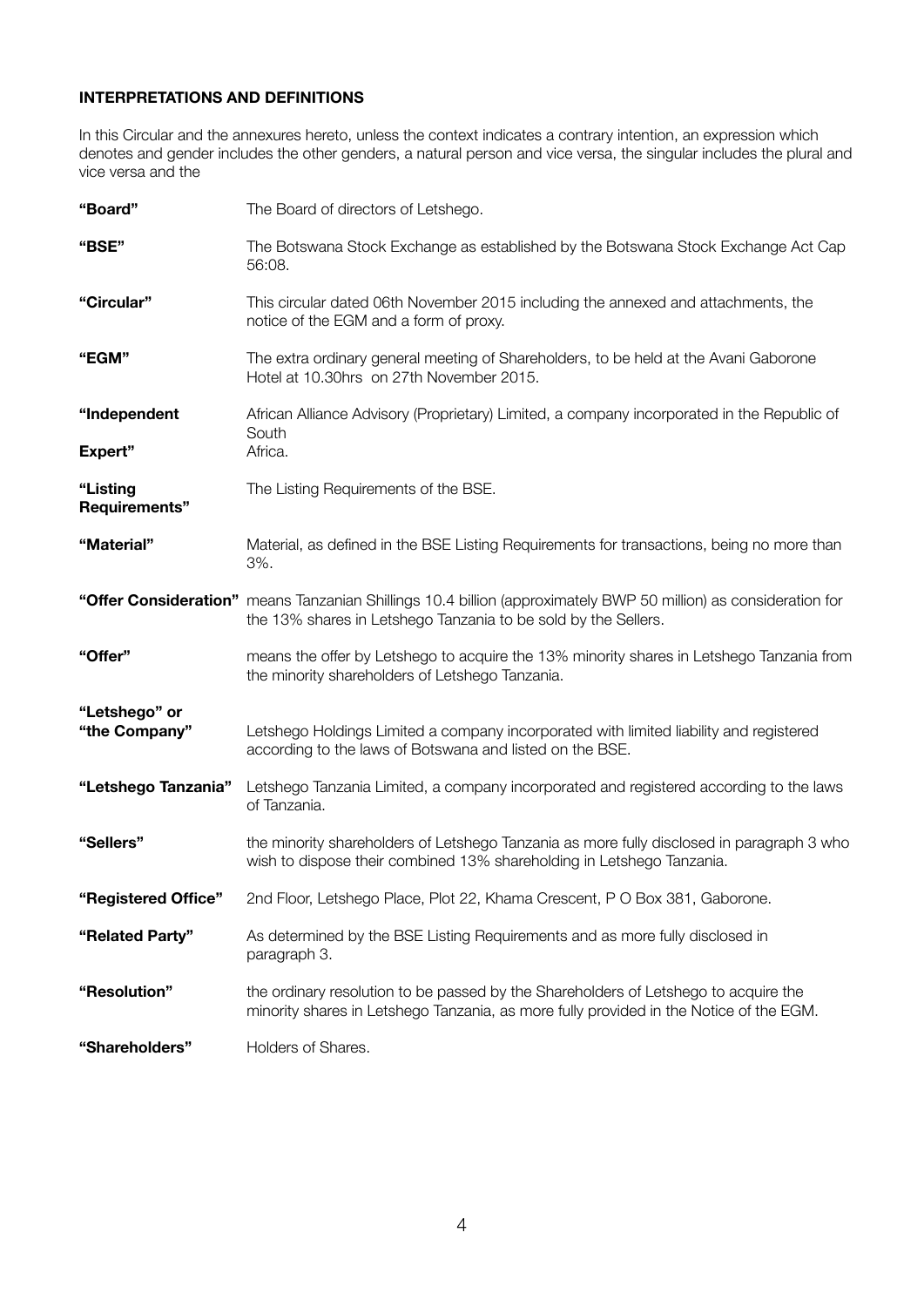#### **CIRCULAR TO LHL SHAREHOLDERS**

#### **1. THE TRANSACTION**

 The Board of Letshego has agreed to offer the Sellers who hold minority shares in Letshego Tanzania to acquire their remaining 13% shares in Letshego Tanzania. Letshego intends to exercise its pre-emption rights by acquiring the shares as it already owns 87% of the shares in Letshego Tanzania.

 The Board of Letshego has agreed to acquire the Sellers shares for a consideration of Tanzanian Shilling 10.4 billion (approximately BWP 50 million) in aggregate for their combined 13% shares in Letshego Tanzania which has been agreed by the Sellers.

 The Offer Consideration was based on the net asset value of Letshego Tanzania as at 31st December 2014 per the audited financial statements plus the budgeted profit after tax for the year ended 31st December 2015.

 Based on a closing date of 30 November 2015, and the estimated financial performance of Letshego Tanzania for the period to 30 November 2015, this would represent a premium of 8% over the net asset value of Letshego Tanzania.

 Listing Requirements require that Letshego obtains prior approval from the Shareholders regarding this transaction as it constitutes a Related Party transaction in terms of the Listing Requirements. The Related Party transaction is less than 5% of the market capitalization of Letshego in terms of the Listing Requirements.

## **2. NATURE OF THE BUSINESS**

 Letshego Tanzania is a financial service provider and its main activity is to extend short and medium term, personal, unsecured loans to employed individuals. It is in the same line of business as its holding company, Letshego and the overall Letshego group of companies.

 Letshego Tanzania commenced operations in June 2006 and was officially launched in November 2006. It currently operates from 16 branches countrywide and has 77 satellite offices. Its main business is to extend short and medium term personal unsecured loans to formally employed individuals working in government and parastatals. At 30 June 2015 Letshego Tanzania has a market share of 9%, with over 45,000 customers and loans valued of over BWP300 million. Its loans to customers grew by 14% in BWP terms and 24% in Tanzania Shillings in the period to 30 June 2015.

#### **3. RELATED PARTIES**

 Other than as disclosed in these Circular or previous announcements to Shareholders, there has not been any other transactions with a Related Party.

 The Related Parties are the minority shareholders of Letshego Tanzania. These are:-

- Dr. Hassy Kitine who holds 6% in Letshego Tanzania and was, up to 29 August 2015, a non-executive director and chairman of Letshego Tanzania. He was previously a non-executive director of Letshego during 2007-2009;
- Joseph Rugumyamheto was a non-executive director of Letshego Tanzania from 2009 to 2014 and holds 2% shares; and
- Ambassador Paul Rapia who owns 5% and never served on the board of Letshego Tanzania or Letshego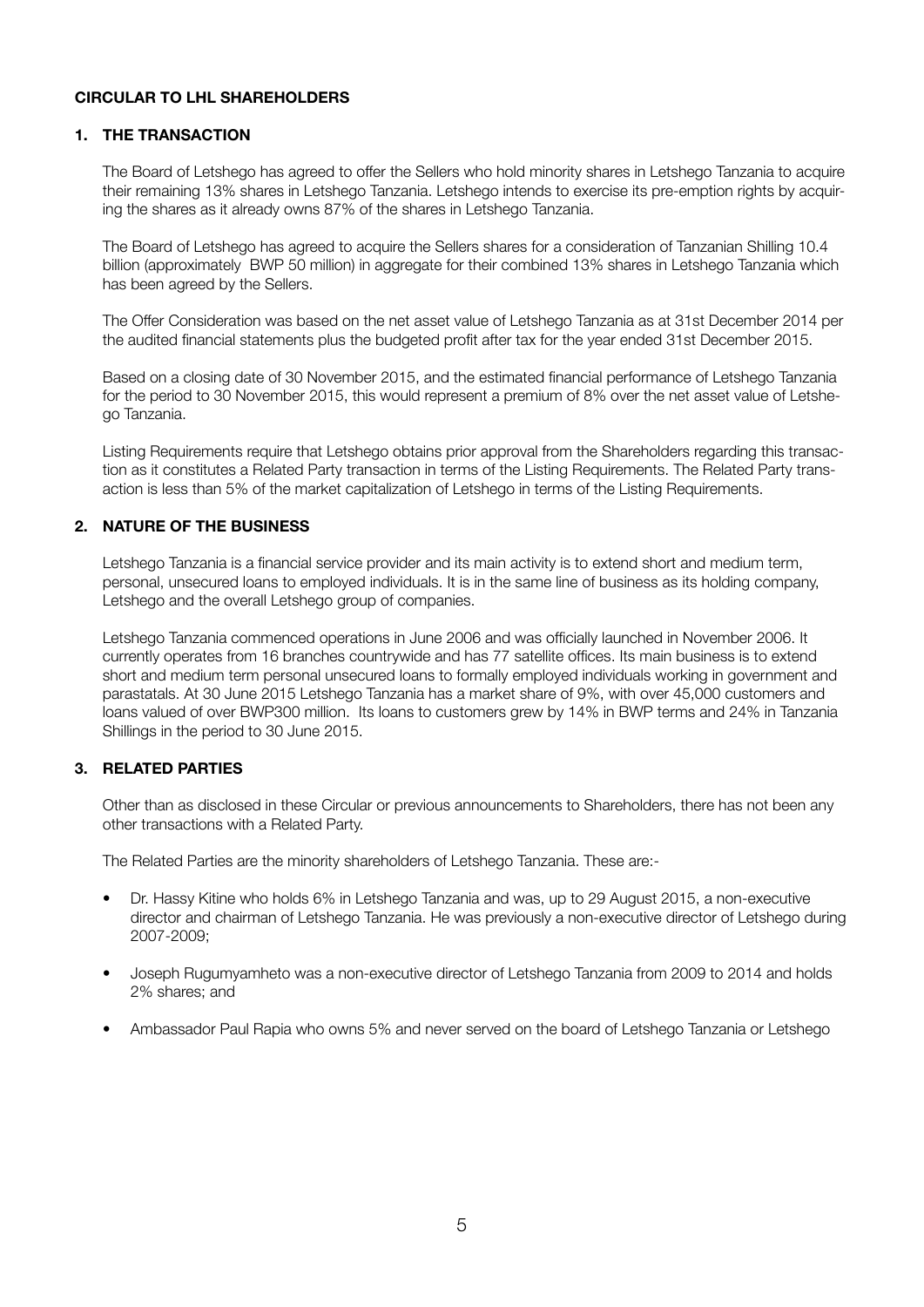The table below reflects the proposed Related Party transaction prior to it being implemented and thereafter:

|                       | <b>Prior</b> | <b>After</b>        |
|-----------------------|--------------|---------------------|
| <b>Shareholders</b>   | Shares (%)   | <b>Share (100%)</b> |
| Dr. Hassy Kitine      | 6%           | 0%                  |
| Joseph Rugumyamheto   | 2%           | 0%                  |
| Ambassador Paul Rupia | 5%           | 0%                  |
| Letshego              | 87%          | 100%                |
| Total                 | 100%         | 100%                |

# **4. DIRECTORS' INTEREST IN Letshego**

 The number of Shares held directly and indirectly by the Directors of Letshego, at the last year end of 31st December 2014 and as at the last practicable date before printing this circular, being 30th October 2015 was as follows:

**Directors** 

|                      | $\langle$ Direct $\rangle$ |     | $\le$ -- Indirect -- $>$ |                          |
|----------------------|----------------------------|-----|--------------------------|--------------------------|
|                      | No. of Shares              | %   | No. of Shares            | %                        |
| Chris Low            | 1,453,659                  | 0.0 |                          | $\overline{\phantom{0}}$ |
| Hannington Karuhanga | 29,000                     | 0.0 |                          | -                        |

The Shareholders represented directly by the directors of Letshego intend to vote in favour of the Resolution and they have no interest in the Related Party transaction

#### Substantial Shareholders

|                                                                                             | <direct></direct> |               | <indirect></indirect> |      |  |
|---------------------------------------------------------------------------------------------|-------------------|---------------|-----------------------|------|--|
|                                                                                             | No. of Shares     | $\frac{0}{0}$ | No. of Shares         | $\%$ |  |
| Botswana Life Insurance Limited                                                             | 506,346,861       | 23.2          |                       |      |  |
| FNB Botswana Nominees (Pty)<br>Limited RE:AA BPOPF Equity                                   | 185,203,698       | 8.5           |                       |      |  |
| Stockbrokers RE: ADP I Holdings 2                                                           | 180,484,287       | 8.3           |                       |      |  |
| FNB NOMS BW (Pty) Ltd RE: FAM<br>BPOPF1-10001028                                            | 117 872 432       | 5.4           |                       |      |  |
| SCBN (Pty) Ltd RE: JP 065/02<br>- FRANKLIN TEMPLETON<br><b>INVESTMENT INVESTMENTS FUNDS</b> | 101,927,285       | 4.6           |                       |      |  |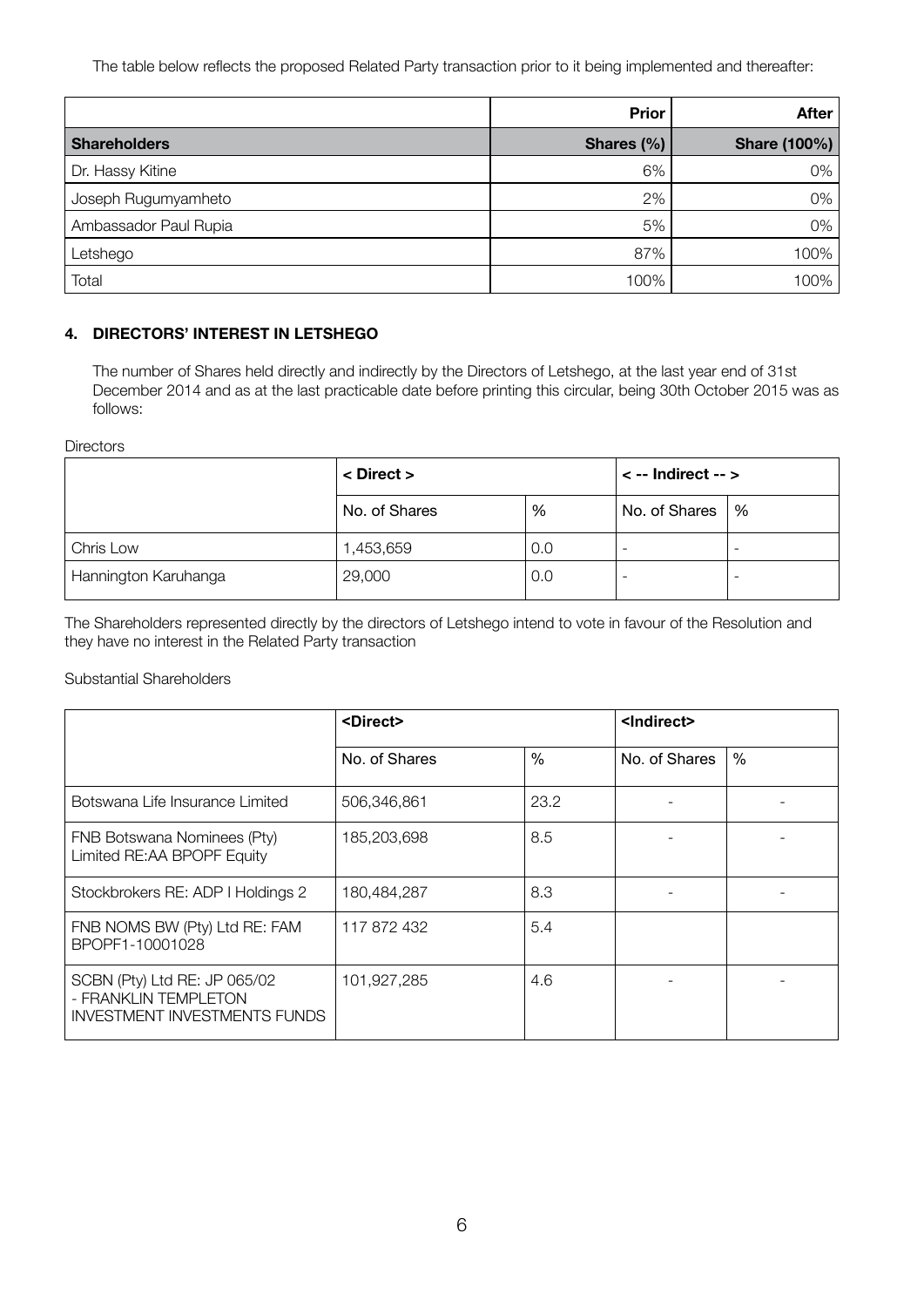#### **5. FINANCIAL EFFECTS OF THE RELATED PARTY TRANSACTION**

#### **5.1 STATEMENT OF INDEBTEDNES**

 As at 30th June 2015, the Company's interim period end, Letshego had third party debt of BWP2.1 billion and cash and cash equivalent of BWP283 million. The value of Letshego assets at 30th June 2015 was BWP6.4 billion.

#### **5.2 IMPACT ON NET ASSET VALUE PER SHARE**

 The Related Party transaction is not expected to be implemented to the extent that it will adversely affect the cash flow of Letshego.

 The proforma impact on the net assets from this Related Party transaction is estimated to be BWP50 million. The unaudited net asset value for the half year ended 30th June 2015 was BWP4.1 billion.

#### **5.3 IMPACT ON EARNING PER SHARE**

 This Related Party transaction will have no impact on net profit after tax or earnings per share as calculated before the impact of non-controlling interests. The unaudited earnings per share for the half year ended 30th June 2015 were 18.5 thebe per share.

#### **6. INDEPENDENT EXPERT OPINION**

 A fair and reasonable opinion has been prepared by the Independent Expert which is attached to this Circular regarding the Related Party transaction.

## **7. FINANCIAL INFORMATION**

 All relevant financial information, including a full copy of the audited results for the year ended 31 December 2014 and unaudited interim financial results for the six month period ended 30th June 2015, is available for inspection at the Company's Registered Offices in relation to Letshego and Letshego Tanzania. The Auditor's report was unmodified.

 There have been no material changes to the financial or trading position of the Company since the release of the unaudited interim financial results.

## **8. PRO FORMA STATEMENT OF FINANCIAL POSITION AT 30 JUNE 2015**

 The pro forma statement of financial position attached to this Circular is presented for illustrative purposes only, to provide information about how the Related Party transaction may affect the statement of financial position of Letshego at 30 June 2015 had the transactions been effective on that date. Due to the nature of a pro forma statement of financial position, it may not accurately reflect the financial position of Letshego after the Related Party transaction.

#### **9. OTHER INFORMATION**

#### **9.1 SIGNIFICANT CONTRACTS OTHER THAN IN THE ORDINARY COURSE OF BUSINESS**

 Other than as disclosed in this Circular there have been no significant contracts entered into other than in the ordinary course of business.

#### **9.2 EXPERTS AND ADVISORS CONSENTS**

 The independent expert, legal advisor and the sponsoring broker have each consented in writing to act in the capacities stated and to their names being stated in the Circular and had not withdrawn their consent prior to the publication of this Circular.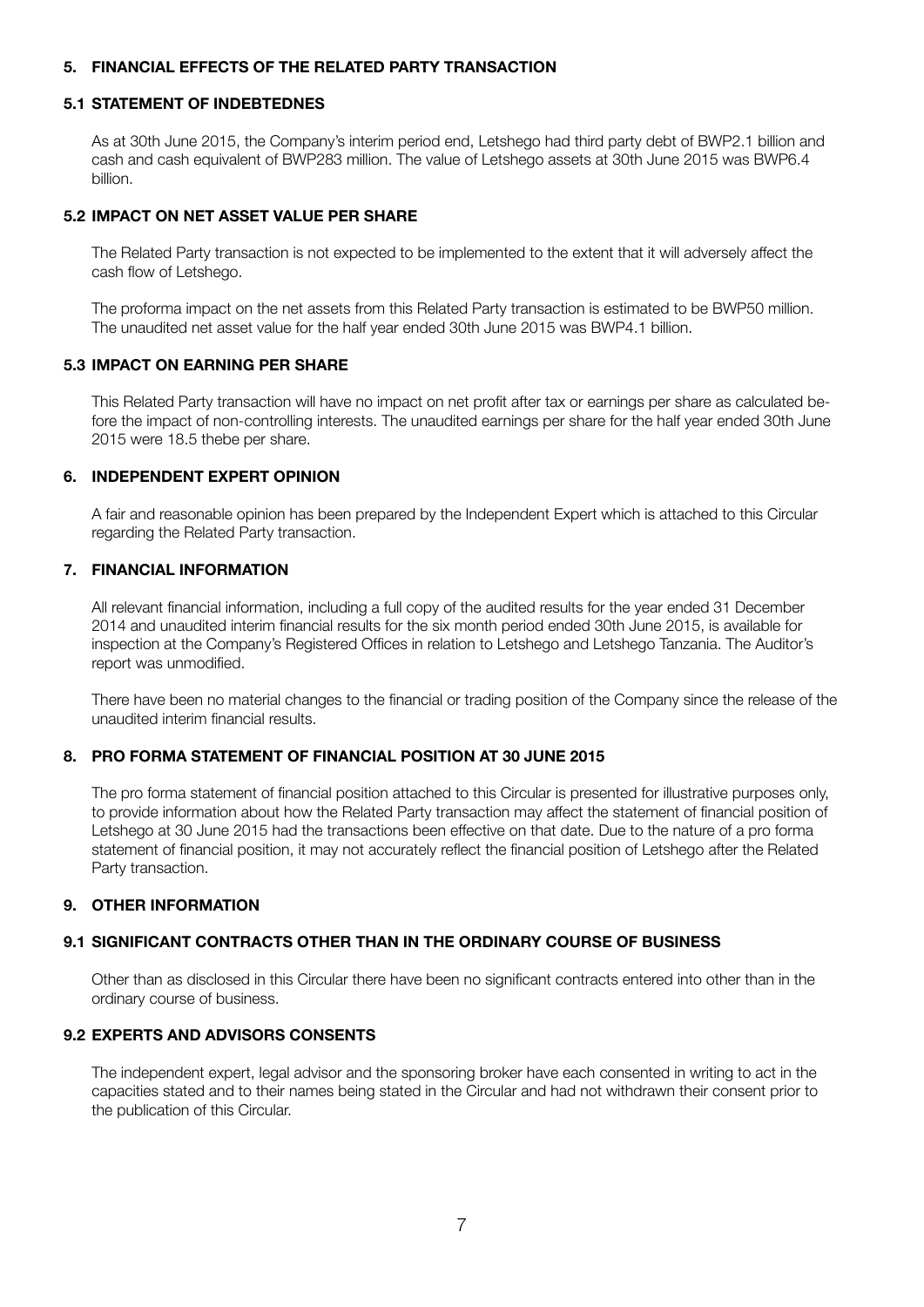#### **9.3 DOCUMENTS AVAILABLE FOR INSPECTION**

 The following documents are available for inspection at the Registered Office of the Company during working hours from 8.00am to 5.00pm from the 06th November 2015 to 27th November 2015.

#### **9.3.1 The signed Share Sale Agreement;**

- **9.3.2 Independent Expert opinion subject to the Related Party transaction to which this circular pertains;**
- **9.3.3 Audited Annual Financial Statements of Letshego for the year ended 31st December 2014 and Half Yearly Results of 30th June 2015; and**
- **9.3.4 Certified copies of the Audited Annual Financial Statements of Letshego Tanzania for the year ended 31st December 2014 and Half Yearly Results of 30th June 2015.**

#### **9.4 LITIGATION**

 There are no legal or arbitration proceedings against the Company, nor, as far as the Board is aware, are there any legal or arbitration proceedings pending or threatened against the Company which have had or may have, a significant effect on the financial position of the Company.

#### **9.5 DIRECTORS' REMUNERATION**

 The directors of the Company were paid BWP2.8 million in respect of fees in the financial period end 31st December 2014.

## **10. DIRECTORS' OPINIONS AND RECOMMENDATIONS**

 The directors of Letshego ("the directors") are of the opinion that the acquisition will be the long-term benefit of Letshego and its Shareholders. Accordingly, the directors recommend that Shareholders vote in favour of the ordinary resolutions necessary to approve and implement the acquisition entered into.

#### **11. DIRECTORS' RESPONSIBILITY STATEMENT**

 The directors, whose names are given in the section entitled Corporate Information in this Circular, collectively and individually, accept full responsibility for the accuracy of the information given and certify that to the best of their knowledge and belief there are no other facts the omission of which would make any statement false misleading that they have made all reasonable enquiries to ascertain such facts and (if applicable) that this Circular contains all information required by law.

 The directors confirm that the Circular includes all such information within their knowledge (or which it would be reasonable for them to obtain by making enquiries) as investors and their professional advisors would reasonably require and reasonably expect to find for the purposes of making an informed assessment of the assets and liabilities, financial positions, profits and losses and prospects of the issuer and of the rights attaching to the securities to which the Circular relates.

#### **12. VOTING AT THE EGM**

 A simply majority is required to pass the resolution as set out in this Circular. The related parties and associates as detailed in paragraph 3 above will not vote on any of the resolutions, nor will they be taken into account in determining a quorum at the EGM.

 Signed by John Burbidge and Chris Low on behalf of each of the directors of Letshego.

 Dated at Gaborone this 6th day of November 2015.

|               | .         |
|---------------|-----------|
| John Burbidge | Chris Low |
| (Chairman)    | (Managing |

 ……………………………….. ……………………………………. (Managing Director)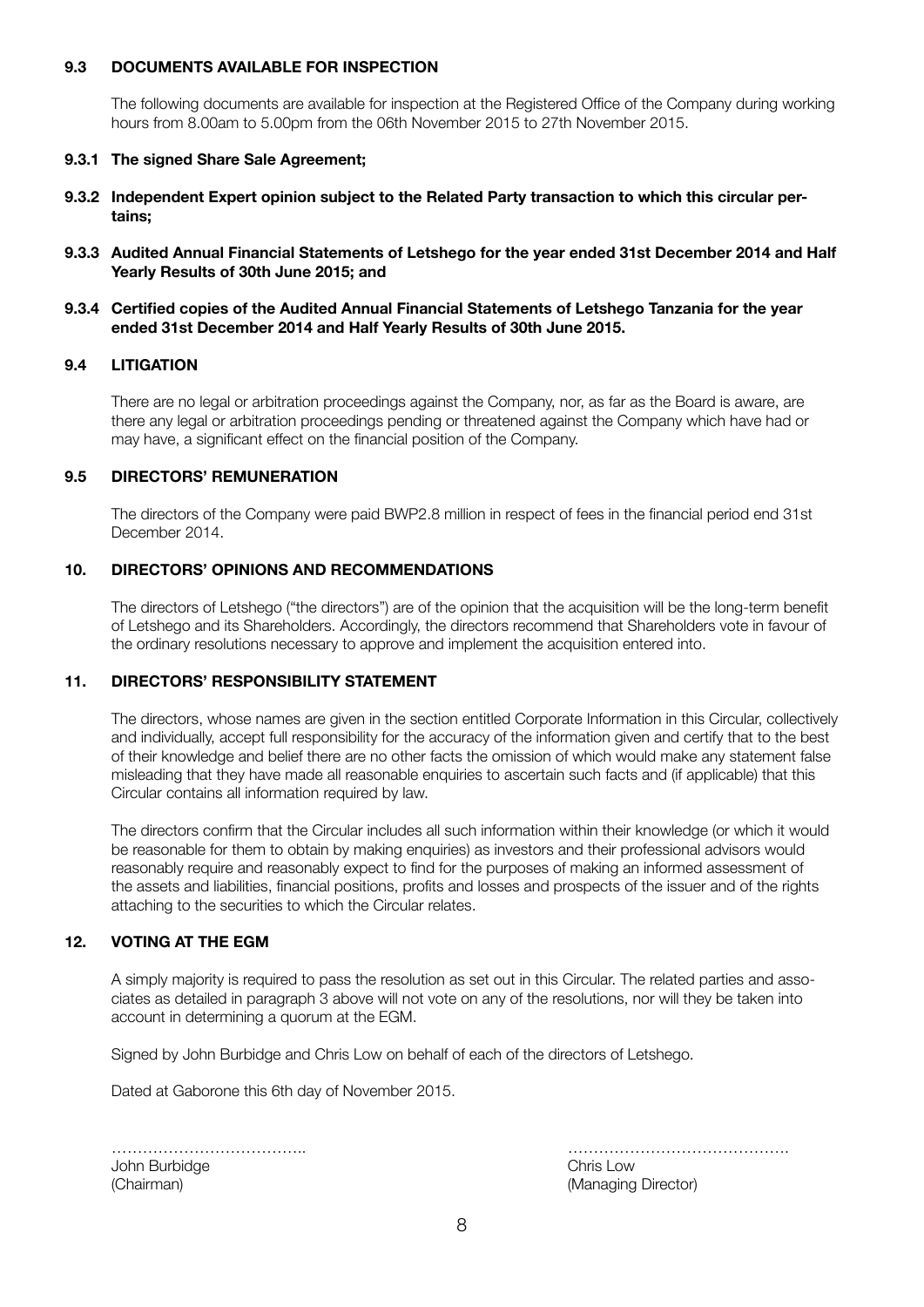|                                  | 30 June 2015<br><b>Reviewed</b> | Impact of<br>transaction | Proforma     |
|----------------------------------|---------------------------------|--------------------------|--------------|
|                                  | <b>P'000</b>                    | <b>P'000</b>             | <b>P'000</b> |
| Net assets                       |                                 |                          |              |
| Total assets                     | 6,443,196                       | (50,000)                 | 6,393,196    |
| Total liabilities                | (2,387,956)                     |                          | (2,387,956)  |
| Net asset value/equity           | 4,055,240                       | (50, 000)                | 4,005,240    |
| Equity attributable to equity    |                                 |                          |              |
| holders of the parent company    | 3,898,055                       | (9, 749)                 | 3,888,306    |
| Non-controlling interests        | 157,185                         | (40, 251)                | 116,934      |
|                                  |                                 |                          |              |
| Earnings                         |                                 |                          |              |
| Profit after tax                 | 402,226                         |                          | 402,226      |
| Number of shares in issue ('000) | 2,179,000                       |                          | 2,179,000    |
| Earnings per share (thebe)       | 18.5                            |                          | 18.5         |
|                                  |                                 |                          |              |
|                                  |                                 |                          |              |
| Loss on change of ownership      |                                 |                          |              |
| Tanzania NCI value               | 40,251                          | (40, 251)                |              |
| Consideration                    |                                 | 50,000                   |              |
| Loss on change of ownership      |                                 | 9,749                    | 9,749        |
|                                  |                                 |                          |              |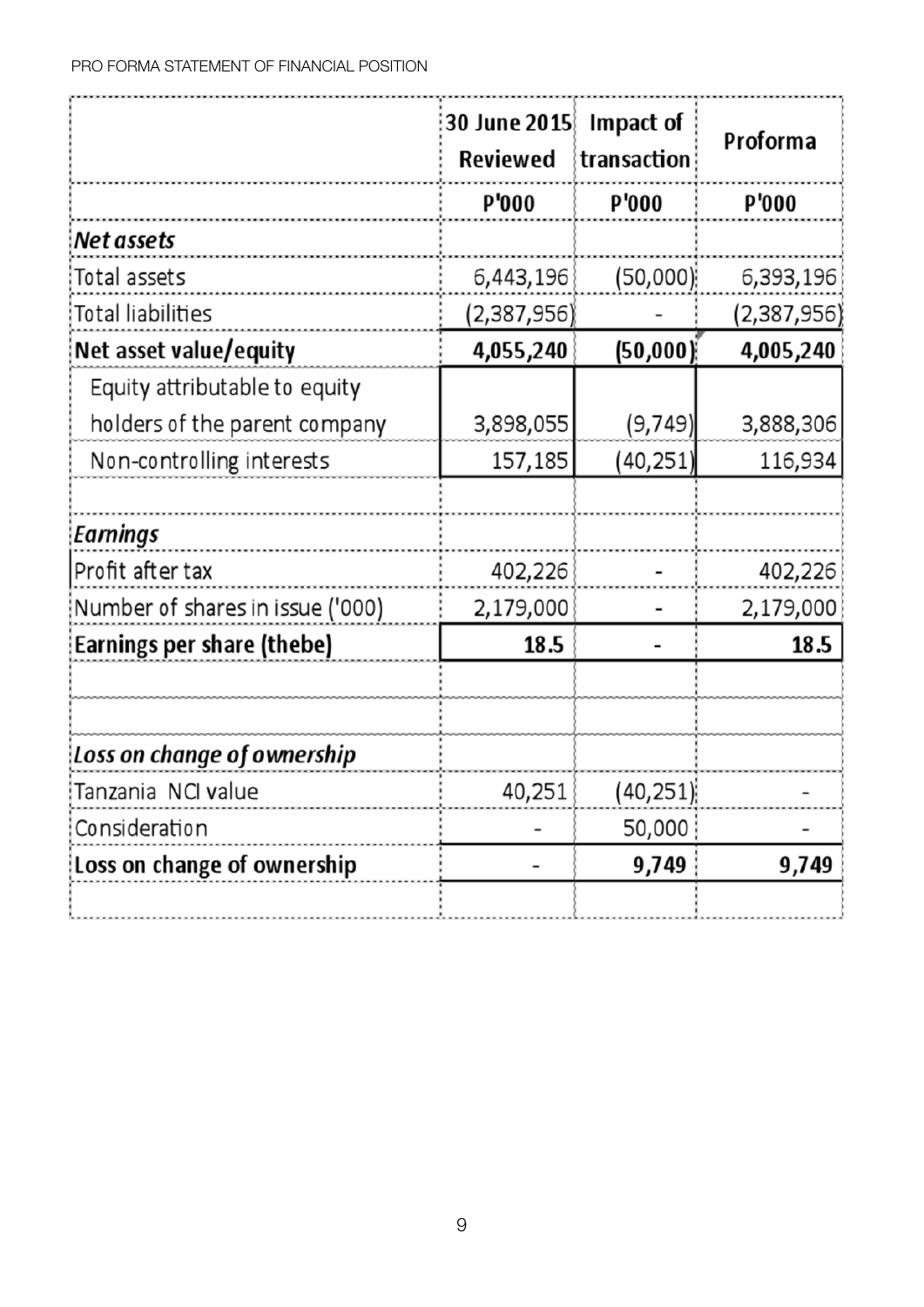### **INDEPENDENT EXPERT OPINION**

23October 2015

Letshego Holdings Limited P.O. Box 381 Gaborone Botswana

#### **Dear Sirs**

#### **• INDEPENDENT VALUATION REPORT TO LETSHEGO HOLDINGS LIMITED REGARDING THE ACQUISITION OF THE MINORITY INTEREST IN LETSHEGO TANZANIA LIMITED**

#### **• INTRODUCTION**

 As part of Letshego Holdings Limited's ("LHL") pan-African expansion strategy, LHL started entering into new markets, mostly through partnering up with local investors. This would typically involve the local investor taking up a minority shareholding in the LHL subsidiary. This partnership was critical in getting the operations established in each country of investment.

 The minority shareholders of Letshego Tanzania Limited ("Letshego Tanzania") assisted with the establishment of Letshego Tanzania upon its incorporation in 2006. Over the years they have been instrumental in assisting Letshego Tanzania with various operational issues regarding loan registration and collection processes, amongst others. With the operating environment now stabilised, the local investors are seeking to exit their minority shareholdings in Letshego Tanzania. LHL has entered into a share sale agreement with the minority shareholder for the purchase of their shares in Letshego Tanzania (the "Transaction"), pursuant to which Letshego Tanzania will become a wholly owned subsidiary of LHL. The consideration payable for the Transaction amounts to TZS 10.4 billion for the remaining 13% of Letshego Tanzania.

 The acquisition of the shares in Letshego Tanzania, not already owned by LHL, is defined as a "related party transaction" under Section 10.1 (Transactions with Related Parties), specifically Section 10.4 of the Botswana Stock Exchange ("BSE") Listings Requirements. LHL is therefore required to provide the BSE with a written confirmation from an independent professional expert that the terms of the Transaction with the related

 Opinion") as far as the shareholders of the listed company are concerned as required by Section 10.4 of the BSE Listings Requirements.

 African Alliance Advisory Limited ("African Alliance") has been appointed by the board of directors of LHL to express a Fairness Opinion on the Transaction, as required in terms of section 10.4 of the BSE Listing Requirements.

#### **RESPONSIBILITY**

 Compliance with the BSE Listing Rules is the responsibility of the LHL Directors. Our responsibility is to express a Fairness Opinion based on an independent valuation of Letshego Tanzania based on our independent reasonable assurance engagement, performed in accordance with the International Standards on Assurance Engagements (ISAE 3000): Assurance engagements other than audits or reviews of historical information. This standard requires us to comply with ethical requirements and to plan and perform the assurance engagement to obtain reasonable assurance, regarding the subject matter of the engagement.

#### **Our responsibility encompasses the following:**

- i. We will design our procedures to address all matters we believe to be significant within the scope described above without necessarily addressing matters that are not apparent to us from the reasonable enquiry we undertake as independent professional experts;
- ii. We will discuss all matters that we consider to be of significance with the Directors as these arise during the course of our work;
- iii. Conclusions based on information supplied by and from discussions with the Directors and their professional advisors, and by performing those procedures that would enable us to express an opinion on the information included in our statement; and
- iv. The Fairness Opinion shall not in any way constitute recommendations regarding the completion of the Transaction.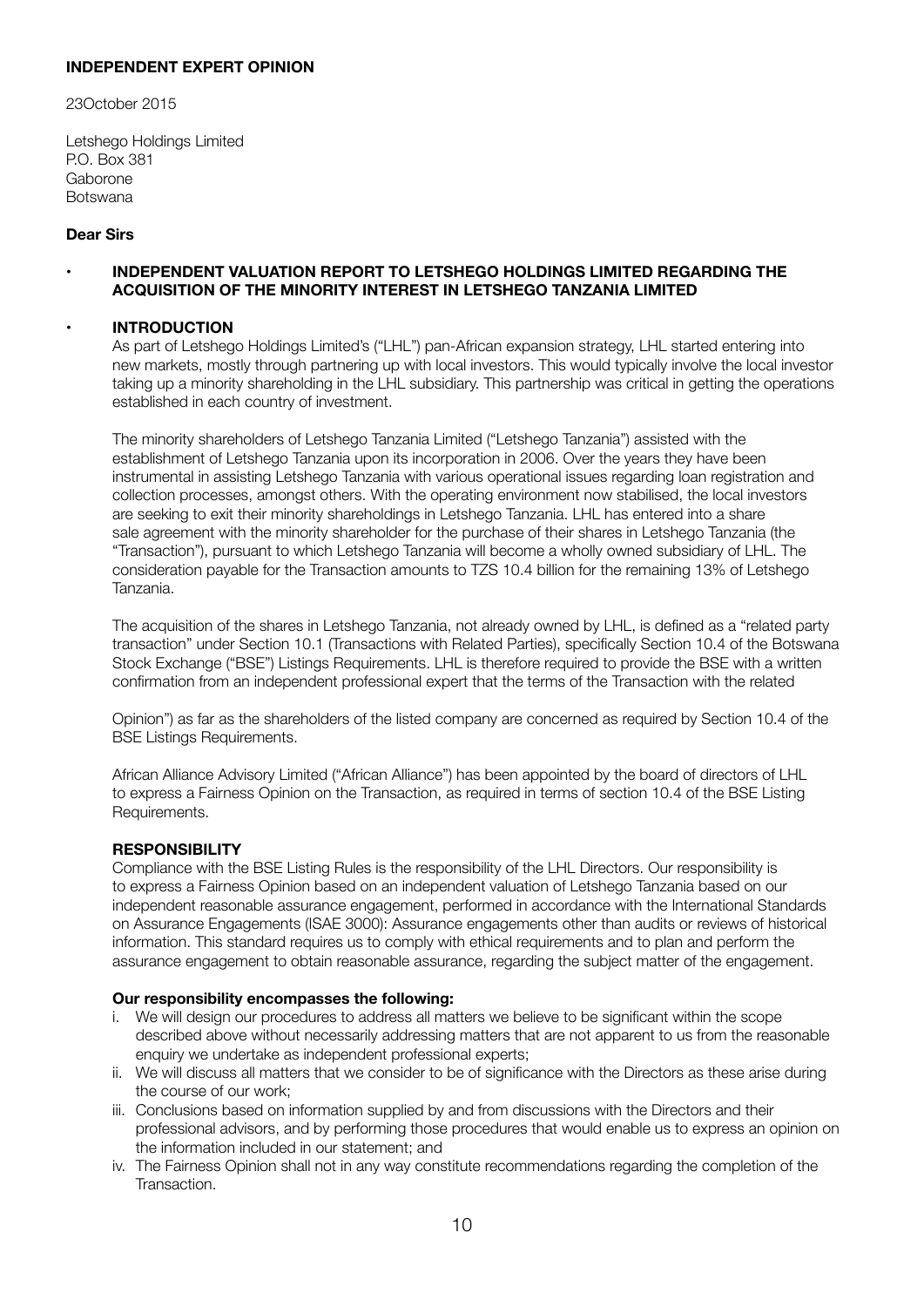## **DETAILS AND SOURCES OF INFORMATION**

 In performing our independent valuation we have relied upon the following principal sources of information:

- Signed share sale agreement;
- Annual Financial Statements ("AFS") of Letshego Tanzania for the years ended 31 January 2012, 2013 and AFS for the 11 months ended 31 December 2014. Letshego Tanzania changed its financial reporting date to align to that of LHL;
- Letshego Tanzania's management accounts as at 31 August 2015 ("Valuation Date");
- Budgeted financial information in respect of Letshego Tanzania for the financial year ending 31 December 2015;
- Forecast financial information in respect of Letshego Tanzania for the financial years ending 31 December 2016 to 2019;
- Discussions with LHL management regarding the strategic rationale for the Transaction;
- Discussions with LHL management regarding the historical, budget and forecast financial information of Letshego Tanzania;
- Prevailing market, economic, legal and other conditions which may affect the underlying value of Letshego Tanzania;
- Publicly available information relating to the general Microfinance sector in Tanzania; and
- Publicly available information relating to the industry in which Letshego Tanzania operates that we deemed to be relevant, including LHL company announcements and media articles.

 The information above was secured from:

- Directors and management of the LHL: and
- Third party sources, including information related to publicly available economic, market and other data which we considered applicable to, or potentially influencing the operations of Letshego Tanzania.

## **PROCEDURES**

 In performing our independent valuation we have undertaken the following procedures and taken into account the following factors in evaluating the fairness of the Transaction:

- Reviewed the terms and conditions of the Transaction:
- Reviewed the financial information related to Letshego Tanzania, as detailed above;
- Reviewed and obtained an understanding as to the forecast financial information in respect of Letshego Tanzania and assessed the achievability thereof by considering historic information as well as macroeconomic and sector specific data to determine the achievability of the projections;
- Held discussions with the management of LHL and considered such other matters as we consider necessary, including assessing the prevailing economic and market conditions and trends;
- Compiled forecast cash flows by using the forecast financial information as detailed above and African Alliance's assumptions in respect of growth in revenue and net profits beyond the forecast period. African Alliance's assumptions of cost of equity were applied to the forecast cash flows to produce a discounted cash flow valuation of Letshego Tanzania;
- • Compiled a market comparable valuation based on African Alliance's calculated price-to-book and price earnings multiples of comparable market and financial information to the profit after tax and book value as at the valuation date;
- Assessed the long-term potential of Letshego Tanzania based on historic and forecast performance and assuming growth in loans and advances;
- Performed a sensitivity analysis on key assumptions included in the valuation, specifically related to projected growth rates in the loan book, discount rate used in the valuation model and growth rate beyond the forecast period; and
- Evaluated the relative risks associated with Letshego Tanzania and the Microfinance sector in Tanzania, including assessing prevailing economic and market conditions and trends.

#### APPROPRIATENESS AND REASONABLENESS OF UNDERLYING INFORMATION AND ASSUMPTIONS We satisfied ourselves as to the appropriateness and reasonableness of the information and assumptions employed in performing our independent valuation by:

- Conducting analytical reviews on the historic financial results and forecast financial information in respect of Letshego Tanzania, such as key ratio and trend analyses; and
- Determining the extent to which any representations were confirmed by documentary evidence as well as our understanding of Letshego Tanzania and the Microfinance sector.

## **LIMITING CONDITIONS**

 This independent valuation is provided to the directors and shareholders of LHL in connection with and for the purposes of the Transaction. The independent valuation does not purport to cater for each individual shareholder's perspective, but rather that of the general body of LHL shareholders.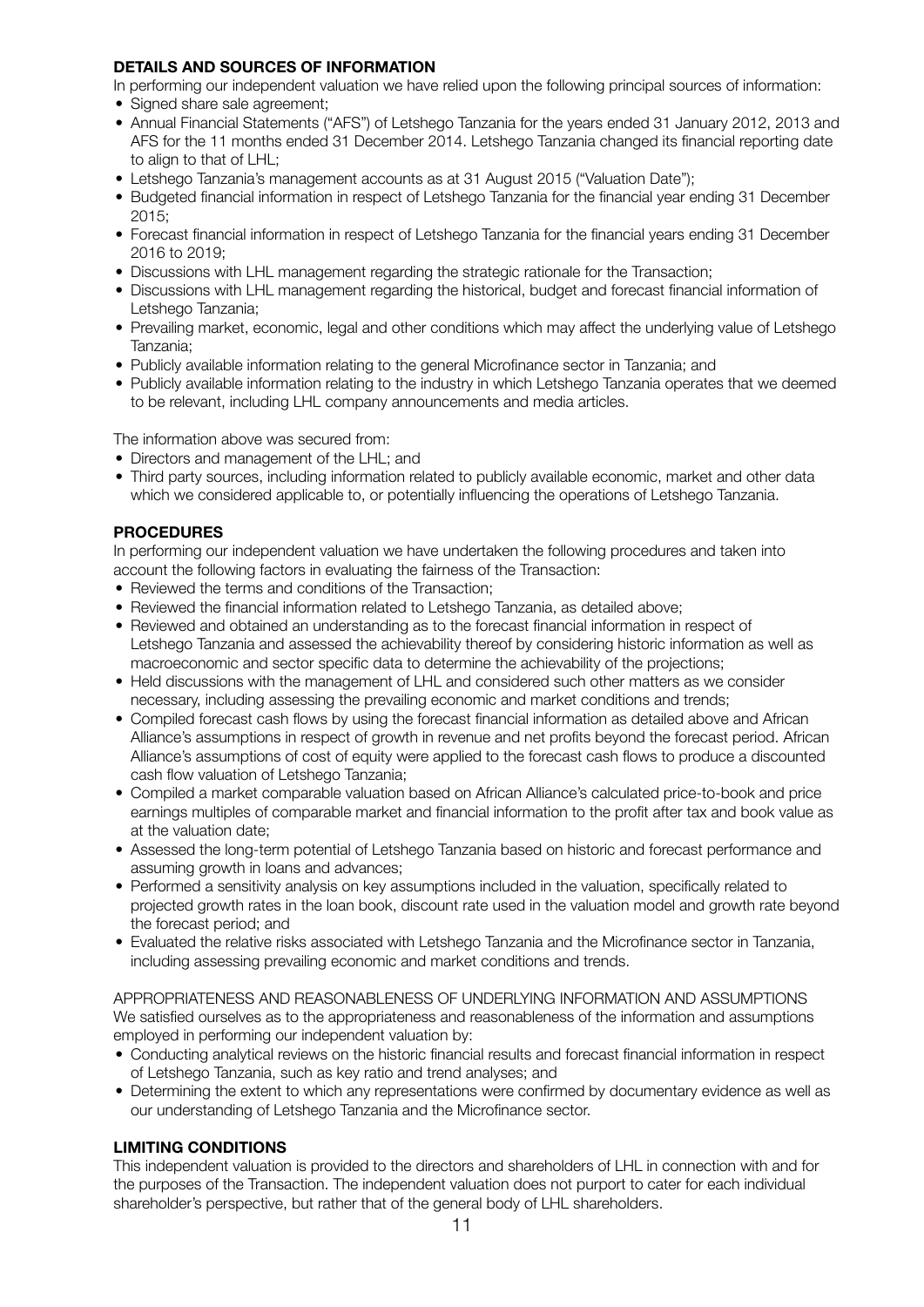Individual shareholders' decisions regarding the Transaction may be influenced by such shareholders' particular circumstances and accordingly individual shareholders should consult an independent advisor if in any doubt as to the merits or otherwise of the Transaction.

We have relied upon and assumed the accuracy of the information provided to us in deriving our independent valuation. Where practical, we have corroborated the reasonableness of the information provided to us for the purpose of our independent valuation, whether in writing or obtained in discussion with management, by reference to publicly available or independently obtained information. While our work has involved an analysis of, inter alia, the financial information, and other information provided to us, our engagement does not constitute an audit conducted in accordance with generally accepted auditing standards.

 Where relevant, Letshego Tanzania's financial forecast relates to future events and is based on assumptions that may or may not remain valid for the whole of the forecast period. Consequently, such information cannot be relied upon to the same extent as that derived from audited financial statements for completed accounting periods. We express no opinion as to how closely the actual future results of Letshego Tanzania will correspond to those projected. We have however considered the assumptions inherent therein.

 We have also assumed that the Transaction will have the legal consequences described in discussions with, and materials furnished to us, by representatives of LHL and we express no opinion on such consequences.

 Our independent valuation is based on current economic, regulatory and market as well as other conditions. Subsequent developments may affect the independent valuation, and we are under no obligation to update, review or re-affirm our independent valuation based on such developments.

#### **INDEPENDENCE**

 We confirm that African Alliance has no equity interest in LHL or Letshego Tanzania or any interest in other party to the Transaction.

 Furthermore, we confirm that our professional fees are not contingent upon the success of the proposed Transaction.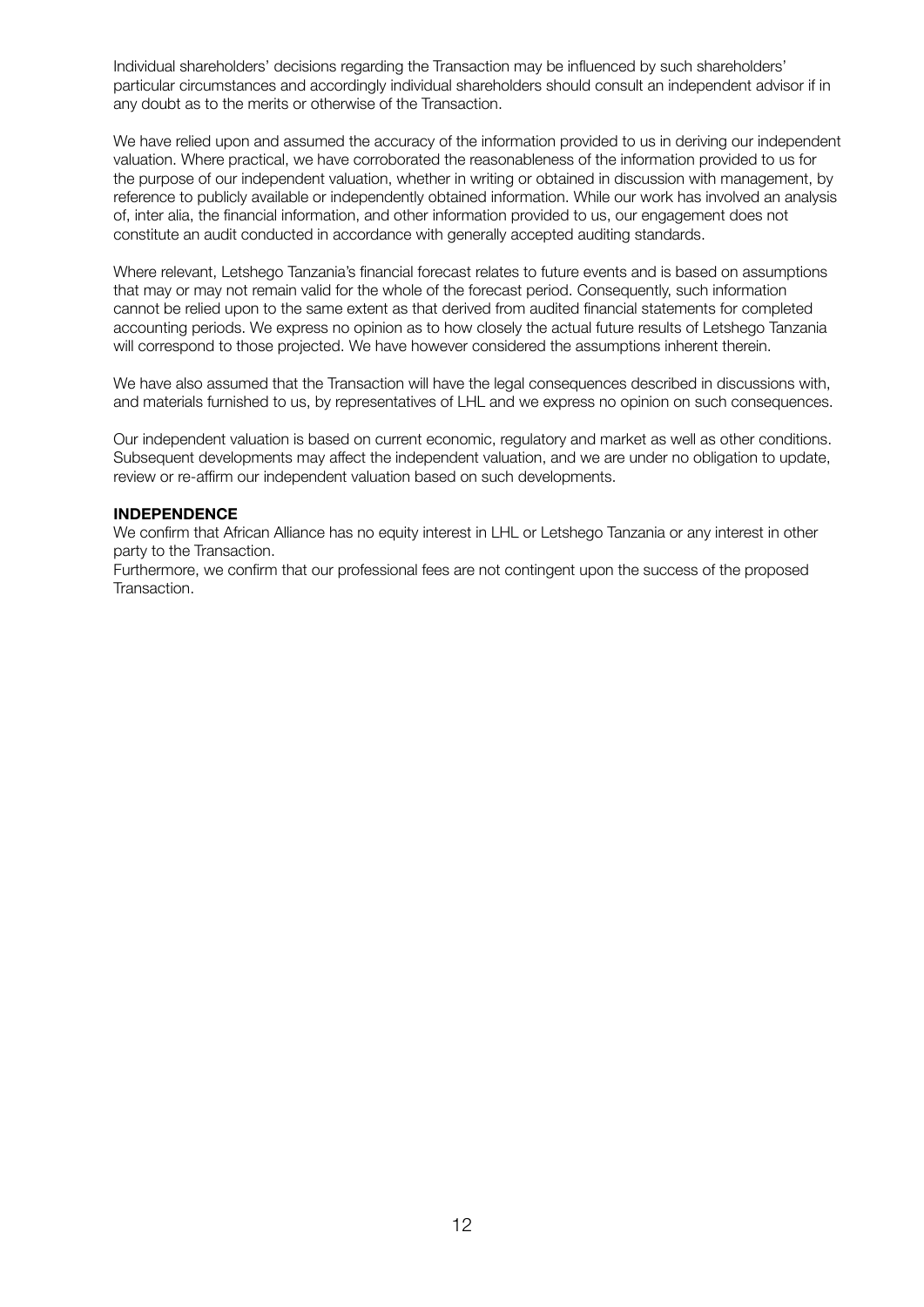## **HISTORICAL FINANCIAL INFORMATION**

Historical financial information for Letshego Tanzania is detailed in the table below:

## **Balance Sheet**

| Balance sheet (TZS '000)                       | 2012A      | 2013A      | 2014A (Jan) |            | 2014A (Dec) ManAccs (Aug 2019 |
|------------------------------------------------|------------|------------|-------------|------------|-------------------------------|
| Assets                                         |            |            |             |            | 1,000                         |
| Cash and bank balances                         | 2,565,045  | 8,270,192  | 6,884,374   | 6,148,163  | 8,124,019                     |
| Net loans and advances to customers            | 51,627,492 | 66,109,198 | 58,005,864  | 58,252,321 | 63,539,640                    |
| Other receivables                              | 158,950    | 613,794    | 422,177     | 436,511    | 202,037                       |
| Deferred tax asset                             | 396,969    | 390,758    | 975,327     | 658,601    | 240,007                       |
| Corporate tax recoverable                      | 446,322    |            |             | 230,216    | 265,021                       |
| Property and equipment incl. intangible assets | 283,845    | 360,138    | 280,973     | 431,560    | 381,806                       |
| <b>Total assets</b>                            | 55,478,623 | 75,744,080 | 66,568,715  | 66,157,372 | 72,752,530                    |
| Equity and liabilities                         |            |            |             |            |                               |
| Trade and other payables                       | 13,496,482 | 1,147,661  | 858,766     | 1,268,400  | 707,846                       |
| Tax payable                                    |            | 836,337    | 1,136,638   |            |                               |
| Borrowings-Interco.                            | 12,723,718 | 29,725,367 | 2,264,590   | 1,389,147  | 1,828,863                     |
| Total liabilities                              | 26,220,200 | 31,709,365 | 4,259,994   | 2,657,547  | 2,536,709                     |
| Share capital- Ordinary                        | 149,445    | 149,445    | 149,445     | 149,445    | 149,445                       |
| <b>Retained earnings</b>                       | 17,268,819 | 31,985,620 | 50,217,733  | 62,196,610 | 69,279,672                    |
| Preference share capital                       | 11,496,037 | 11,496,037 | 11,496,037  | 496,037    | 496,037                       |
| Share based payment reserve / LTIP             | 344,122    | 403,613    | 445,506     | 657,733    | 290,666                       |
| <b>Total equity</b>                            | 29,258,423 | 44,034,715 | 62,308,721  | 63,499,825 | 70,215,820                    |
| Total equity and liabilities                   | 55,478,623 | 75,744,080 | 66,568,715  | 66,157,372 | 72,752,530                    |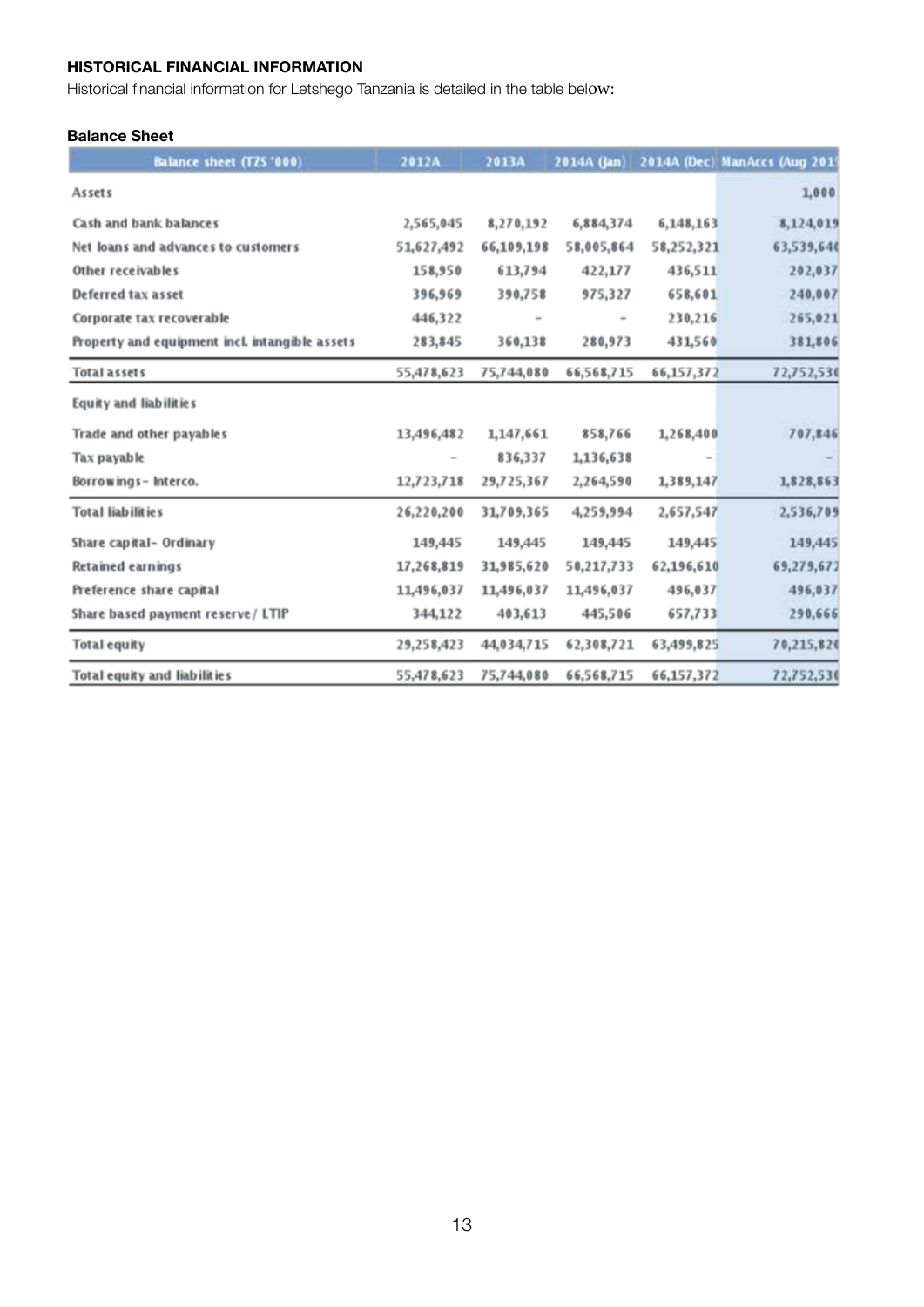#### **VALUATION APPROACH**

 The four most widely used valuation techniques for Microfinance financial institutions involve the income approach and two types of market comparable multiples. The income approach indicates the market value of an enterprise based on the present value of the cash flows that the business can be expected to generate in the future. Multiples can be based on historical values (trailing multiples) or future estimates (forward multiples) of historic financial information of comparable listed companies.

Banks and Microfinance financial institutions pose particular challenges for valuations for two principal reasons. The first is that the nature of these businesses makes it difficult to define finance costs, making the estimation of free cash flows much more difficult. The other is that debt is essentially a 'working capital' for these institutions. Capital for non-financial services firms takes the form of debt and equity. To determine an equity value for such firms, an enterprise value is determined, based on cash flows to the firm and debt is deducted from the enterprise value to arrive at net equity value. Capital in a lending institution's context can therefore be more narrowly defined as including only equity capital. Consequently, a free cash flow to equity discount model has been used to value Letshego Tanzania as opposed to a free cash flow to firm model.

The two equity-based alternatives to valuing financial institutions include:

- Cash flow to equity discount model; and
- • Dividend discount model (not applicable as Letshego Tanzania does not have a dividends policy and has not declared any dividend from 2012).

We have used a cash flow to equity approach to arrive at a fair value for Letshego Tanzania. Free cash flows to equity include cash flows attributable to equity holders, i.e. net of cash flows re-invested in the firm i.e. to grow the loan book. Non-financial services firms generally look to fund future growth from equity (and debt, depending on optimal gearing strategy), while Letshego Tanzania will fund future growth through internally generated cash flows and debt, generally from LHL.

Letshego Tanzania equity has been valued by discounting cash flows to equity at the cost of equity. Equity multiples such as Price Earnings and Price-to-Book multiples are the recommended comparatives for financial service firms. We have used this approach as a secondary valuation methodology.

The valuations were performed taking cognisance of risk and other market and industry factors affecting Letshego Tanzania. Additionally, sensitivity analyses were performed on key value drivers.

Prevailing market and industry conditions were also considered as key external value drivers in assessing the risk profile of Letshego Tanzania.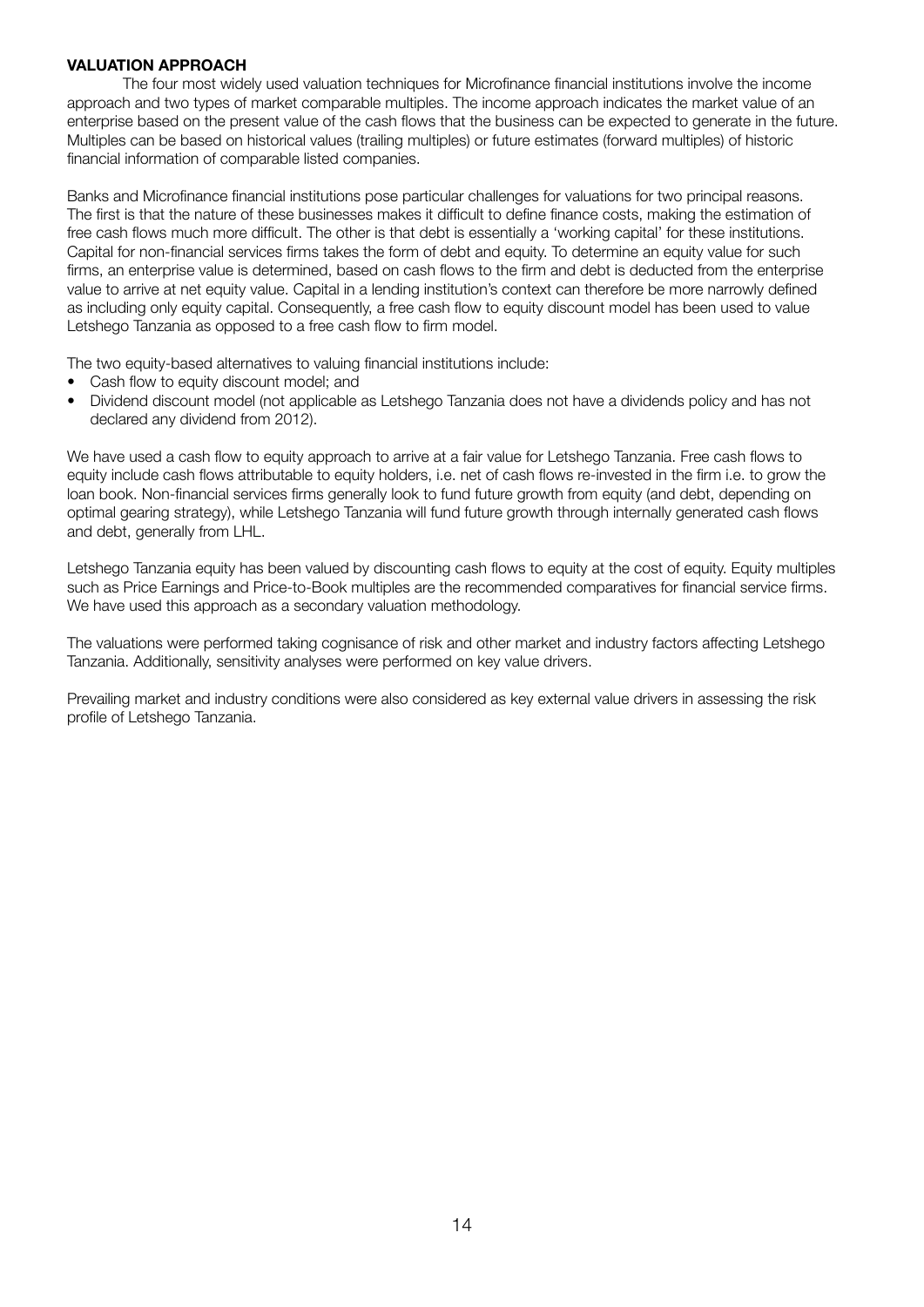## **Cost of equity**

| <b>Cost of Equity Range</b> |             |        |
|-----------------------------|-------------|--------|
| Risk free rate              | Rf          | 16.96% |
| Equity market risk premium  | <b>EMRP</b> | 8.5%   |
| <b>Beta</b>                 | ß           | 1.06   |
| Small stock premium         | <b>SSP</b>  | 5.7%   |
| $Rf + BxEMRP + SSP$         | Ke          | 31.6%  |

| <b>Beta calculation</b>              | <b>Country</b> | <b>Beta</b> |
|--------------------------------------|----------------|-------------|
| Bank Raykat                          | Indonesia      | 1.44        |
| <b>Bank Danamon</b>                  | Indonesia      | 1.06        |
| <b>Bank Tabungan</b>                 | Indonesia      | 1.34        |
| <b>Equity Bank</b>                   | Kenya          | 1.26        |
| AEON Financial Service Company Japan |                | 0.98        |
| Banco do Nordeste do Brasil SA       | <b>Brazil</b>  | 0.39        |
| Median                               |                | 1.06        |

Note: Apart from Equity Bank in Kenya, there are no other listed African Microfinance institutions where reliable beta data could be sourced. Capitec Bank Holdings Limited ("Capitec") was excluded from the above comparable company beta pool as unlike the other companies used in the calculation, Capitec has moved away from the microfinance lending business to a more of a traditional bank business model.

Comments:

- The risk free rate is based on the yield to maturity of a 10 year Tanzanian Treasury Bond as per the Bank of Tanzania website as at 13th of October 2015;
- The equity market risk premium is based on the average market risk premium used in East Africa per the PwC valuation methodology survey 2014/15;
- The beta is based on the median equity betas of comparable listed global Microfinance Institutions over the past 60 months based on the data from Bloomberg; and
- To compensate for the risk not accounted for by the beta, a premium of 5.7% has been used based on the range per the PwC valuation methodology survey 2014/15 given the expected size of the Company.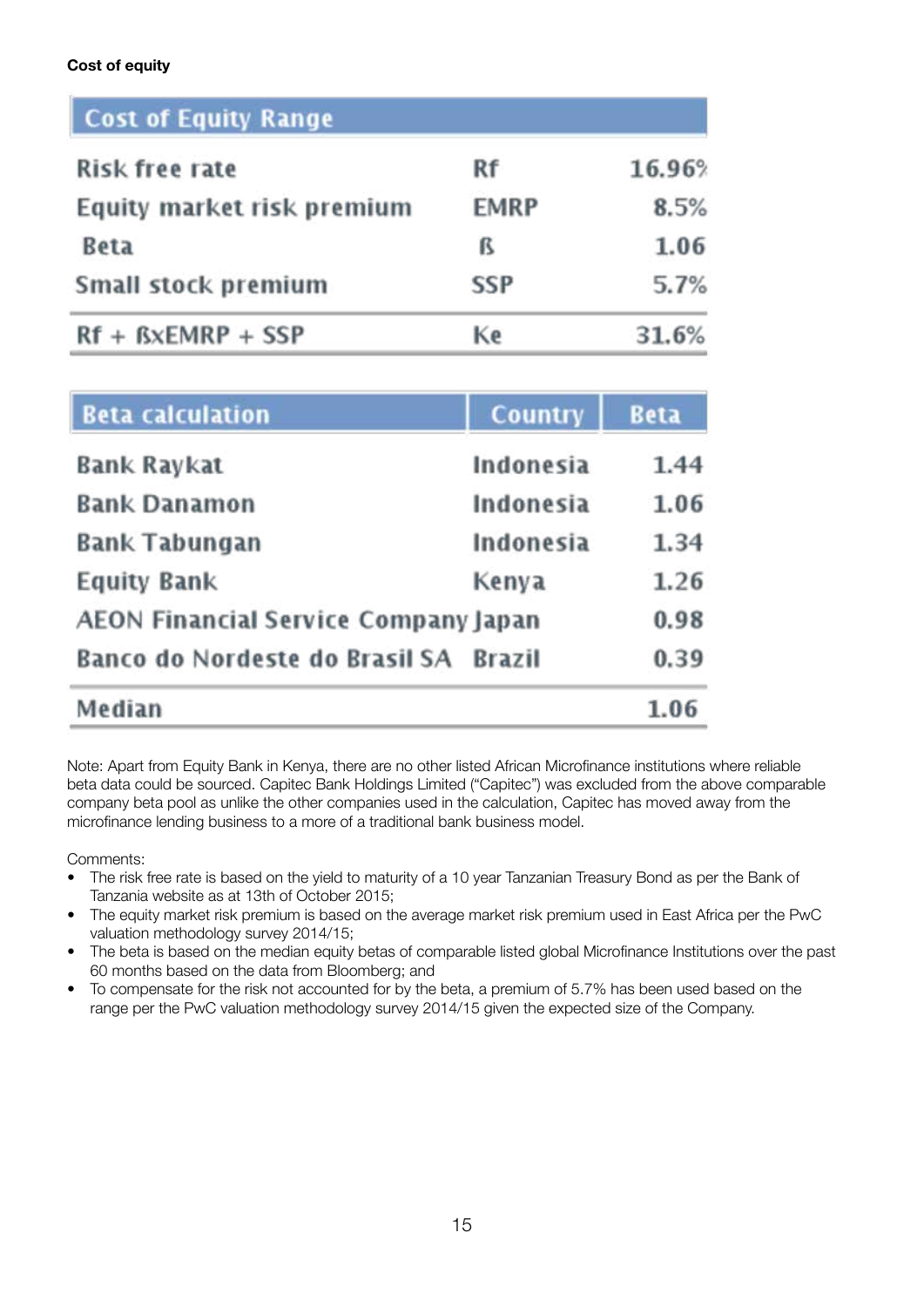• Cash flow to equity discount model

 A valuation range of c. TZS 79 billion to c. TZS 99 billion was determined in terms of a cash flow to equity model as follows:

| Valuation summary (TZS '000)                                                   | <b>2015F</b> | 2016F     | 2017F                                   | <b>2018F</b>      | 2019F            |
|--------------------------------------------------------------------------------|--------------|-----------|-----------------------------------------|-------------------|------------------|
| Net interest income<br>Growth                                                  |              | 18%       | 31,791,709 37,363,703 45,767,042<br>22% | 61.109.781<br>34% | 82.208.35<br>35% |
| <b>EBITDA</b>                                                                  | 18.767.519   | 9.092.295 | 12,905,057 17,422,034 23,860,12         |                   |                  |
| Tax expense (Based on a 30% corporate tax rate), 133, 769)<br>Capex investment | (173, 626)   |           |                                         |                   |                  |
| Free cash flow to equity                                                       | 11.460.124   | 9.092.295 | 12.905.057                              | 17.422.034        | 23,860.12        |

| Valuation summary (TZS '000)                         |     | Low                                 | High                                         | Average    | $\%$ of<br>value |
|------------------------------------------------------|-----|-------------------------------------|----------------------------------------------|------------|------------------|
| PV of forecast cash flows                            |     | 55,851,079                          | 61,340,041                                   | 58,484,114 | 51%              |
| PV of residual value                                 |     | 47,739,212                          | 68,638,385                                   | 56,901,400 | 49%              |
| Equity value (non-marketable, non-controlling basis) |     | 103,590,292 129,978,426 115,385,514 |                                              |            |                  |
| <b>Minority Discount</b>                             |     |                                     | $(24,654,489)$ $(30,934,865)$ $(27,461,752)$ |            |                  |
| Adjusted equity value                                |     | 78,935,802                          | 99,043,560                                   | 87,923,762 |                  |
| Implied valuation for the minority stake             | 13% | 10,261,654                          | 12,875,663                                   | 11,430,089 |                  |
| Agreed purchase price                                |     | 10,400,000                          | 10,400,000                                   | 10,400,000 |                  |
| Implied Discount/ (Premium)                          |     | (138, 346)                          | 2,475,663                                    | 1,030,089  |                  |
| <b>Implied Discount/ (Premium) %</b>                 |     | $-1%$                               | 19%                                          | 9%         |                  |

#### **Comments**:

1. Forecast revenue growth is based on Letshego Tanzania introducing loans to the private sector as well as introducing a new housing product. Letshego Tanzania will continue maintaining its current practices of making all loan repayment deductions directly at the source of income of the borrowers, mainly their salaries, to reduce the risk of defaults.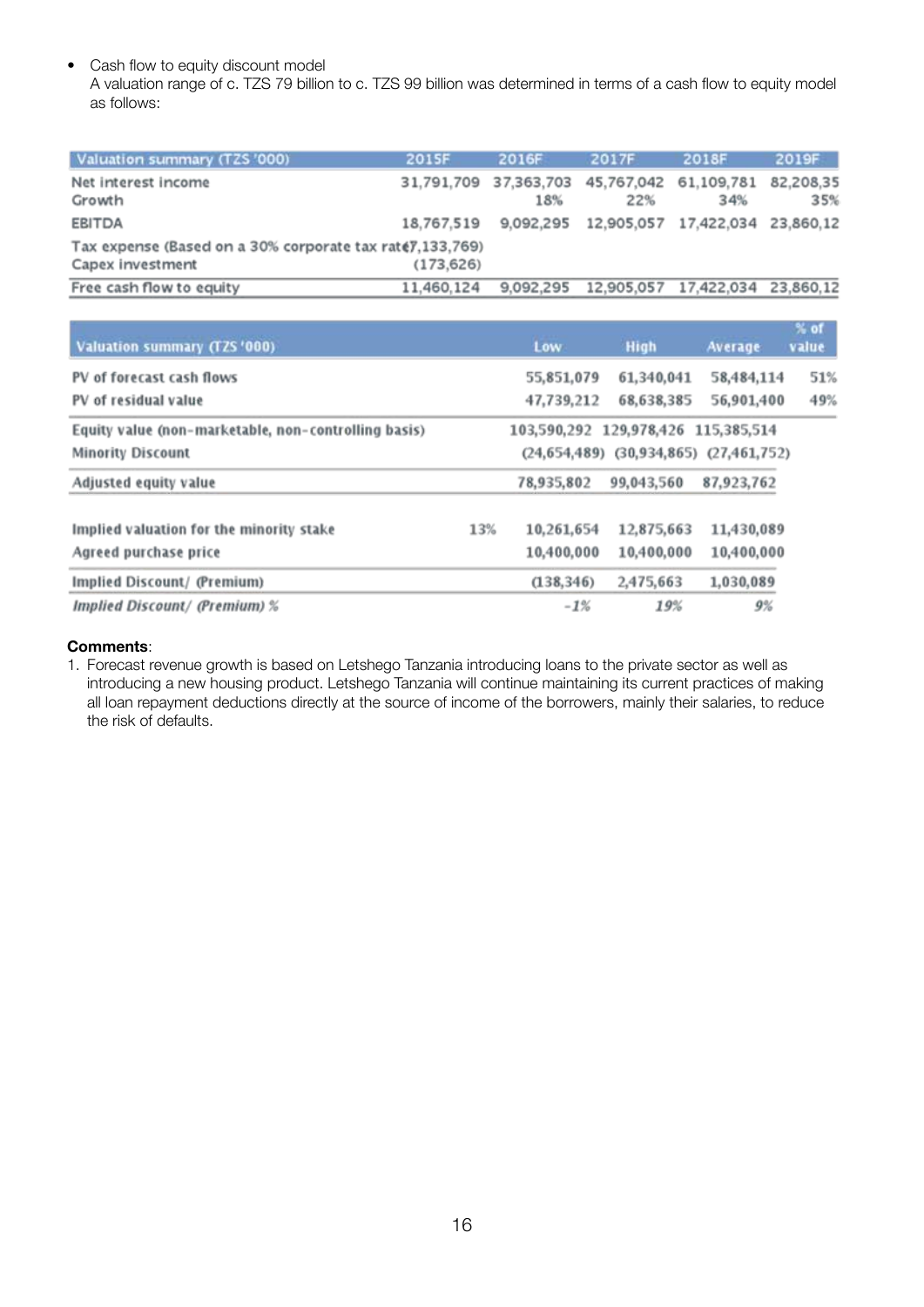Sensitivity analysis - Cash flow to equity discount model

The sensitivity analysis using various key variables impacting on Letshego Tanzania forecast performance is detailed below:

|                         | <b>African Alliance Base Case</b> |         | Ke & Terminal Growth Rate Sensity Analysis (TZS 'millions) |        |        |        |        |        |
|-------------------------|-----------------------------------|---------|------------------------------------------------------------|--------|--------|--------|--------|--------|
|                         |                                   |         |                                                            |        | Ke     |        |        |        |
|                         |                                   | 27.6%   | 28.6%                                                      | 29.6%  | 30.6%  | 31.6%  | 32.6%  | 33.6%  |
|                         | 3.5%                              | 102,829 | 98,235                                                     | 94,008 | 90,108 | 86,499 | 83,151 | 80,038 |
|                         | 4.0%                              | 103,995 | 99,277                                                     | 94,943 | 90,949 | 87,259 | 83,839 | 80,662 |
|                         | 4.5%                              | 105,210 | 100,362                                                    | 95,914 | 91,822 | 88,046 | 84,550 | 81,307 |
|                         | 5.0%                              | 106,480 | 101.492                                                    | 96,926 | 92,730 | 88,863 | 85,288 | 81,974 |
| Terminal Growth<br>Rate | 5.5%                              | 107,807 | 102,672                                                    | 97,979 | 93,673 | 89,711 | 86,052 | 82,666 |
|                         | 6.0%                              | 109,195 | 103,904                                                    | 99,077 | 94,655 | 90,592 | 86,846 | 83,382 |

# -<br>African Alliance Base Case

|               | <b>ECONOMIC VERSIC R.P. O.M.I. SVINT VERSIC</b> |       |       |       |       |       |       |       |
|---------------|-------------------------------------------------|-------|-------|-------|-------|-------|-------|-------|
|               |                                                 |       |       |       | Ke    |       |       |       |
|               |                                                 | 27.6% | 28.6% | 29.6% | 38.6% | 31.6% | 32.6% | 33.6% |
| $\frac{4}{3}$ | 3.5%                                            | 53.5% | 52.2% | 50.9% | 49.7% | 48.4% | 47.3% | 46.1% |
|               | 4.0%                                            | 54.0% | 52.7% | 51.4% | 50.1% | 48.9% | 47.7% | 46.5% |
|               | 4.5%                                            | 54.5% | 53.2% | 51.9% | 50.6% | 49.4% | 48.1% | 47.0% |
| Term          | 5.0%                                            | 55.1% | 53.7% | 52.4% | 51.1% | 49.8% | 48.6% | 47.4% |
|               | 5.5%                                            | 55.6% | 54.2% | 52.9% | 51.6% | 50.3% | 49.1% | 47.8% |
|               | 6.01                                            | 56.2% | 54.8% | 53.4% | 52.1% | 50.8% | 49.5% | 48.3% |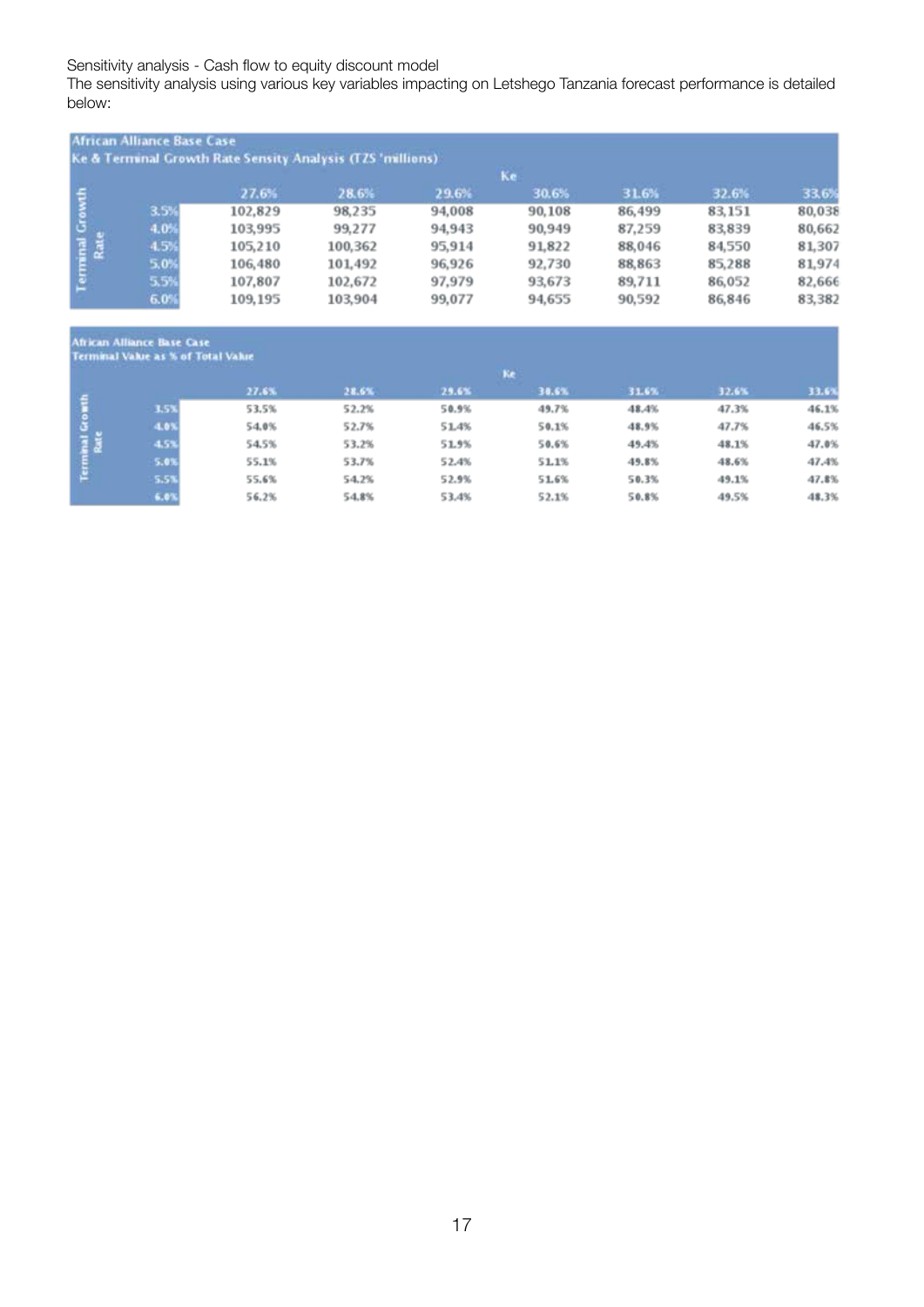#### **Market Approach Valuation**

 The Market Approach indicates the market value of an enterprise based on a comparison of the business to a peer group of publicly traded companies. The Market Approach may also indicate the value of an enterprise by applying the implied multiples of recent transactions, in the same industry, to the earnings of the entity being valued. We have performed a detailed Market Approach valuation for Letshego Tanzania based on historic and forecast multiples of comparable financial institutions. The Market Approach is particularly reliable in the valuation of privately owned enterprises as there are a number of comparable listed institutions. For illustrative purposes we have also calculated and presented the multiples of listed traditional banks in Tanzania.

 A valuation range of c. TZS 72.79 billion to TZS 94.871 billion was determined using the market approach methodology. This particular approach used the Price to Book ("P/B") multiple and the Price to Earnings ("P/E") multiple.

## **Price to Book Multiple**

 Research has shoSwn that there is a relationship between P/B and Return on Equity ("ROE") in financial institutions. A valuation range of c. TZS 72.79 billion to TZS 94.871 billion was determined using the unadjusted median P/B multiple and the adjusted median P/B multiple for the 2014 financial year. The table below shows the unadjusted P/B multiples of the comparable companies used in the analysis. The P/B multiples are based on the share prices at the valuation date and the last reported Net Asset Value ("NAV") of each comparable.

|                                              |                | <b>Market Cap</b>    | PB.   | ROE   |
|----------------------------------------------|----------------|----------------------|-------|-------|
| <b>Name</b>                                  | <b>Country</b> | <b>USD</b> 'millions | 2014A | 2014  |
| Bank Danamon Indonesia Tbk PT                | Indonesia      | 1,936                | 0.8   | 8.4%  |
| Bank Tabungan Negara (Persero) Tbk PT        | Indonesia      | 780                  | 0.9   | 9.4%  |
| Bank Rakyat Indonesia (Persero) Tbk PT       | Indonesia      | 16,206               | 2.4   | 27.4% |
| Capitec Bank Holdings Ltd                    | South Africa   | 4,847                | n/a   | n/a   |
| Equity Bank Ltd                              | Kenya          | 1,616                | 2.6   | 29.7% |
| Financiera Independencia SAB de CV SOFOM ENR | Mexico         | 178                  | 0.8   | 9.7%  |
| Aeon Financial Service Co Ltd                | Japan          | 4,450                | 2.0   | 14.2% |
| Banco do Nordeste do Brasil SA               | Brazil         | 607                  | 0.7   | 26.2% |
| Mibanco Banco de la Microempresa SA          | Peru           | 248                  | 1.3   | 21.9% |
| CRDB Bank PLC                                | Tanzania       | 446                  | 2.2   | 23.4% |
| National Microfinace Bank PLC                | Tanzania       | 635                  | 2.4   | 30.2% |
| DCB Commercial Bank PLC                      | Tanzania       | 18                   | 1.2   | 11.5% |
| Median                                       |                | 1,616                | 1.10  | 18.1% |

 The P/B multiples of the listed Tanzanian Banks are shown for illustrative purposes only and are not taken into account in the P/B multiple valuation of Letshego Tanzania as they are traditional banks rather than microfinance institutions. Whereas Capitec Bank Holdings Ltd was excluded from the analysis as it has changed its business model away from a microfinance institution to that of a more traditional bank.

## **Price Earnings Multiple**

 The P/E multiple valuation resulted in a valuation range of TZS 74.981 billion to TZS 91.437 billion. A trailing P/E and forward P/E multiple were used in determining the above valuation range. The P/E multiple valuation of Letshego Tanzania is based on the median P/E multiple of the listed financial institutions used in the analysis.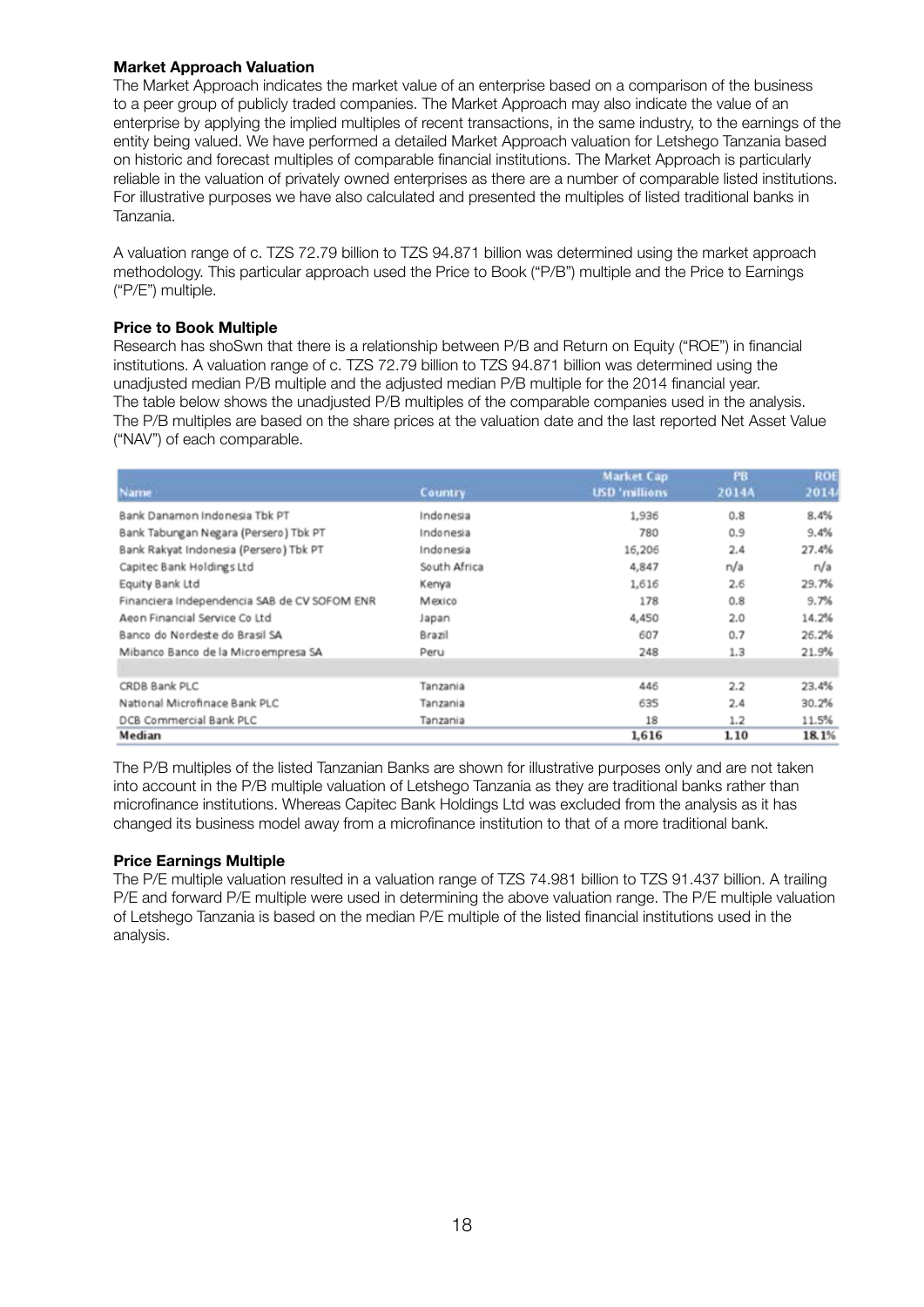The median P/E multiples of the comparative financial institutions for 2014 and 2015F were applied to the 2014 and 2015F profit after tax of Letshego Tanzania.

| <b>Name</b>                                  | <b>Country</b> | Market Cap<br><b>USD</b> 'millions | PE.<br>2014A | 2015 |
|----------------------------------------------|----------------|------------------------------------|--------------|------|
| Bank Danamon Indonesia Tbk PT                | Indonesia      | 1,936                              | 10.3         | 10.5 |
| Bank Tabungan Negara (Persero) Tbk PT        | Indonesia      | 780                                | 10.0         | 17.4 |
| Bank Rakyat Indonesia (Persero) Tbk PT       | Indonesia      | 16,206                             | 9.5          | 11.3 |
| Capitec Bank Holdings Ltd                    | South Africa   | 4,847                              | 25.5         | 20.9 |
| Equity Bank Ltd                              | Kenya          | 1,616                              | 9.7          | 9.0  |
| Financiera Independencia SAB de CV SOFOM ENR | Mexico         | 178                                | 9.3          | 8.1  |
| Aeon Financial Service Co Ltd                | Japan          | 4,450                              | 13.8         |      |
| Banco do Nordeste do Brasil SA               | Brazil         | 607                                | 2.8          |      |
| Mibanco Banco de la Microempresa SA          | Peru           | 248                                | 7.2          |      |
|                                              |                |                                    |              |      |
| CRDB Bank PLC                                | Tanzania       | 446                                | 10.1         |      |
| National Microfinace Bank PLC                | Tanzania       | 635                                | 8.9          |      |
| DCB Commercial Bank PLC                      | Tanzania       | 18                                 | 10.5         |      |
| Median                                       |                | 1.616                              | 9.7          | 10.9 |

| <b>Implied Multiples</b> | 2014A |             | 2015F | 2014                 |
|--------------------------|-------|-------------|-------|----------------------|
| <b>Market Approach</b>   | Low   | <b>High</b> |       | LHL - Implied Approa |
| Implied Price to book    | 1.28  | 1.67        |       | 1.29                 |
| Implied Price Earnings   |       | 6.7         | 7.0   | 5.33                 |

Note: The above implied multiples have been adjusted for size and as a result they will be lower than the median multiples from comparable financial institutions.



Offer price offered<br>to the minorities:<br>TZS 10.4 billion.

This equates to an implied valuation of TZS 80 billion.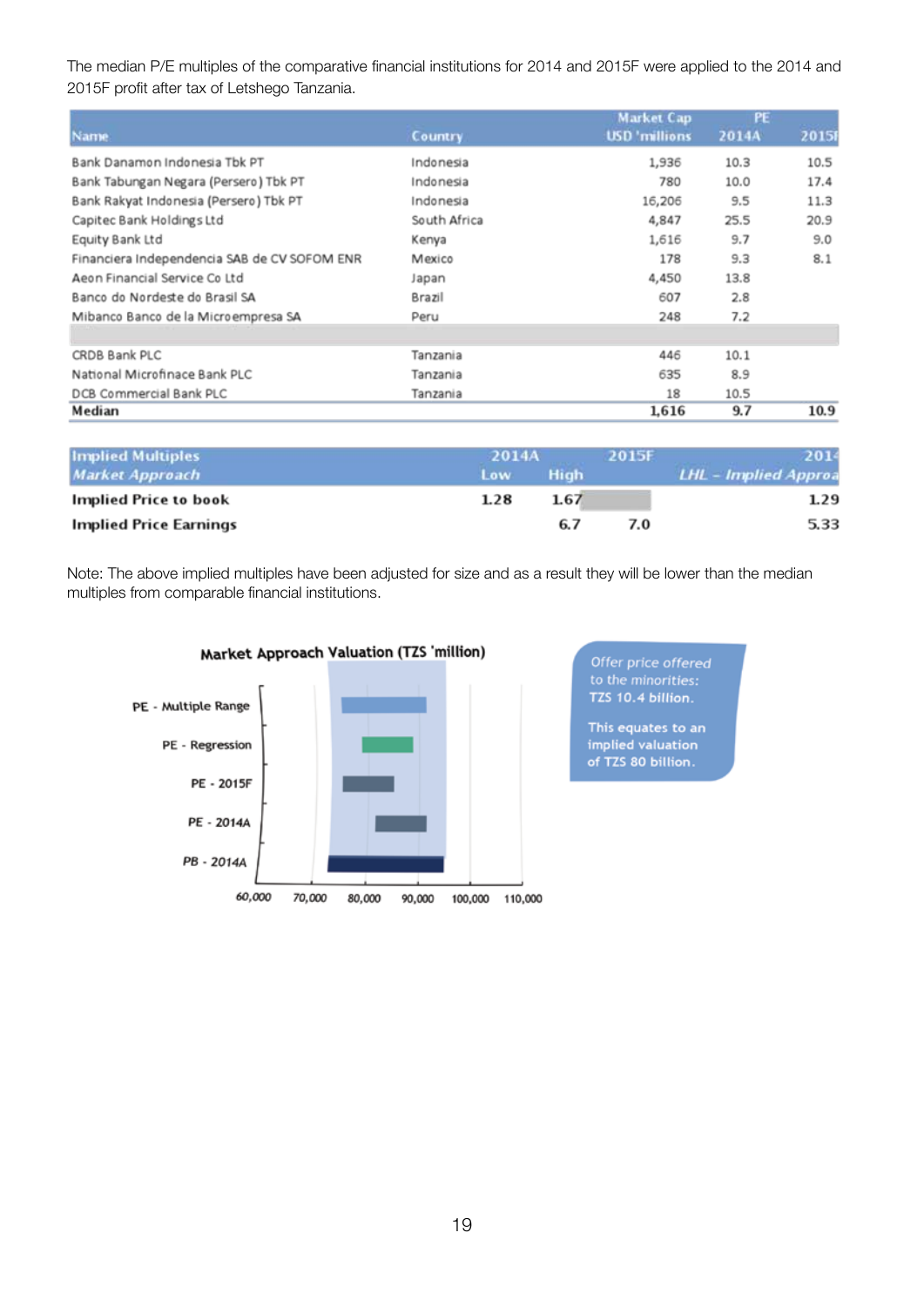## **VALUATION RESULTS**

Based on the results of our procedures performed, our detailed valuation work and other considerations, we determined a valuation range for Letshego Tanzania of between TZS 72.79 billion to TZS 99 billion with the most likely value being c. TZS 88 billion.



#### **OPINION**

African Alliance has considered the terms and conditions of the Transaction and, based on and subject to the conditions set out herein, is of the opinion that the Transaction, based on quantitative considerations, is fair to the LHL shareholders.

Our opinion is necessarily based upon the information available to us up to 12th of October 2015, including in respect of the financial information as well as other conditions and circumstances existing and disclosed to us. We have assumed that all conditions precedent, including any material regulatory and other approvals or consents required in connection with the Transaction will be fulfilled or obtained.

Accordingly, it should be understood that subsequent developments may affect this opinion, which we are under no obligation to update, revise or re-affirm.

Yours Faithfully

\_\_\_\_\_\_\_\_\_\_\_\_\_\_\_\_\_\_\_\_\_\_\_

Patrick O'Flaherty **Director- African Alliance Advisory (Pty) Limited**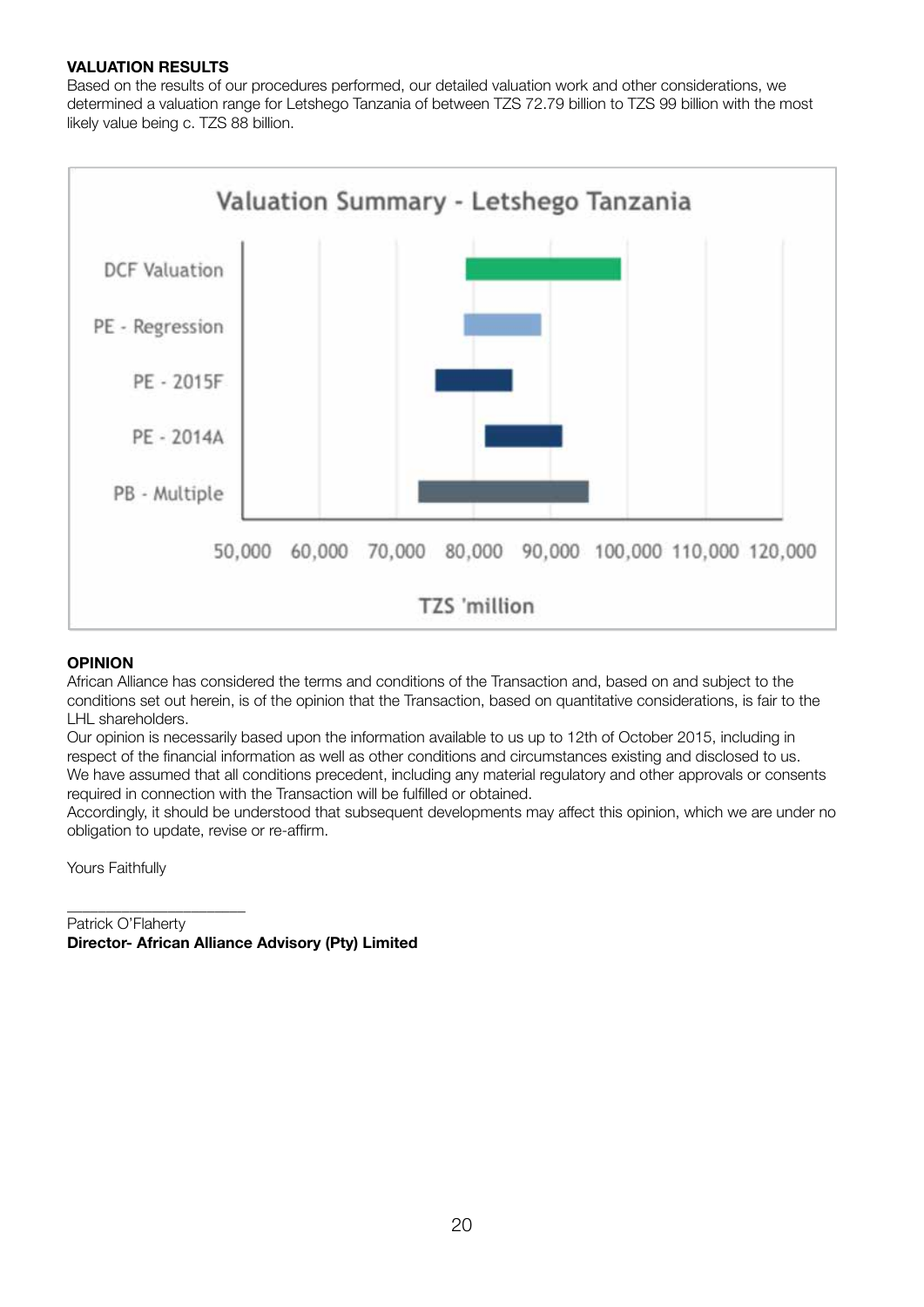Letshego Holdings Limited



Republic of Botswana Registration Number: Co. 1998/442 Date of Incorporation: 4 March 1998 ISIN: BW 000 000 0322

("the Company")

## **NOTICE OF AN EXTRAORDINARY GENERAL MEETING OF SHAREHOLDERS**

NOTICE IS HEREBY GIVEN of an Extraordinary General Meeting of shareholders of Letshego Holdings Limited will be held at 10.30 hrs on the 27th November 2015 at the Avani Gaborone Hotel to consider and if thought fit, to adopt, with or without amendment, the following Resolution:

Ordinary Resolution 1:

That the Directors be and are hereby authorized to acquire the remaining 13% shares in Letshego Tanzania Limited from the Sellers.

Please note that a Shareholder may be present at the meeting, in person or by proxy. A proxy need not be a member of the Company.

If you are unable to attend the meeting, kindly complete and return the enclosed Form of Proxy, in accordance with the instructions printed thereon, as soon as possible, but in any event so as to be received by the company secretary of Letshego Holdings Limited by no later than 25th November 2015.

The return of the Form of Proxy does not preclude a Shareholder from attending the Extraordinary General Meeting and voting in person.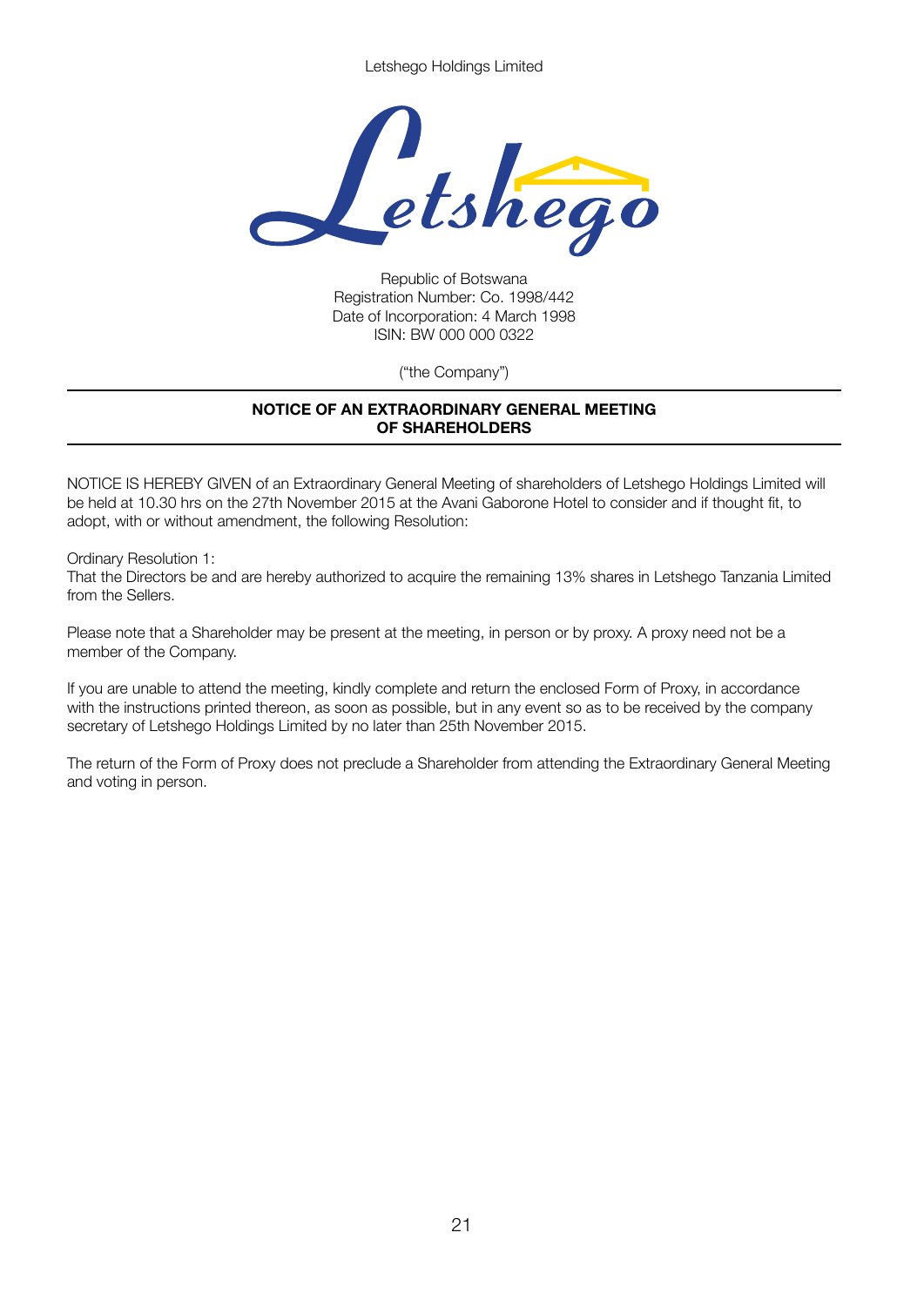Letshego Holdings Limited



Republic of Botswana Registration Number: Co. 1998/442 Date of Incorporation: 4 March 1998 ISIN: BW 000 000 0322

("the Company")

## **FORM OF PROXY**

**For use at the Extra-Ordinary General Meeting of the Shareholders of Letshego Holdings Limited to be held on 27th November 2015 at 10.30 hrs at the Avani Gaborone Hotel, Gaborone, Botswana.**

PLEASE READ THE NOTES BELOW BEFORE COMPLETING THIS FORM I/We \_\_\_\_\_\_\_\_\_\_\_\_\_\_\_\_\_\_\_\_\_\_\_\_\_\_\_\_\_\_\_\_\_\_\_\_\_\_\_\_\_\_\_\_\_\_\_\_\_\_\_\_\_\_\_\_\_\_\_

 (NAME (S) IN BLOCK LETTERS)

1):

being the holder of **Shares in Letshego Holdings Limited do hereby appoint (see Note** 

|  |  | or failing him/her; |
|--|--|---------------------|
|--|--|---------------------|

2. \_\_\_\_\_\_\_\_\_\_\_\_\_\_\_\_\_\_\_\_\_\_\_\_\_\_\_\_ or failing him/her;

3. the Chairman of the Extraordinary General Meeting

as my/our proxy to act for me/us at the extraordinary general meeting, for the purpose of considering and, if deemed fit, passing, with or without modification, the resolutions to be proposed thereat and at each adjournment thereof, and to vote for and/or against the resolutions and/or abstain from voting in respect of the ordinary shares registered in my /our name/s in accordance with the following instructions:

|                              | <b>Number of ordinary shares</b> |                |                |  |  |
|------------------------------|----------------------------------|----------------|----------------|--|--|
|                              | For                              | <b>Against</b> | <b>Abstain</b> |  |  |
|                              |                                  |                |                |  |  |
|                              |                                  |                |                |  |  |
| <b>Ordinary Resolution 1</b> |                                  |                |                |  |  |

| SIGNED AT                      | ON | 2015 |
|--------------------------------|----|------|
| SIGNATURE                      |    |      |
| ASSISTED BY (where applicable) |    |      |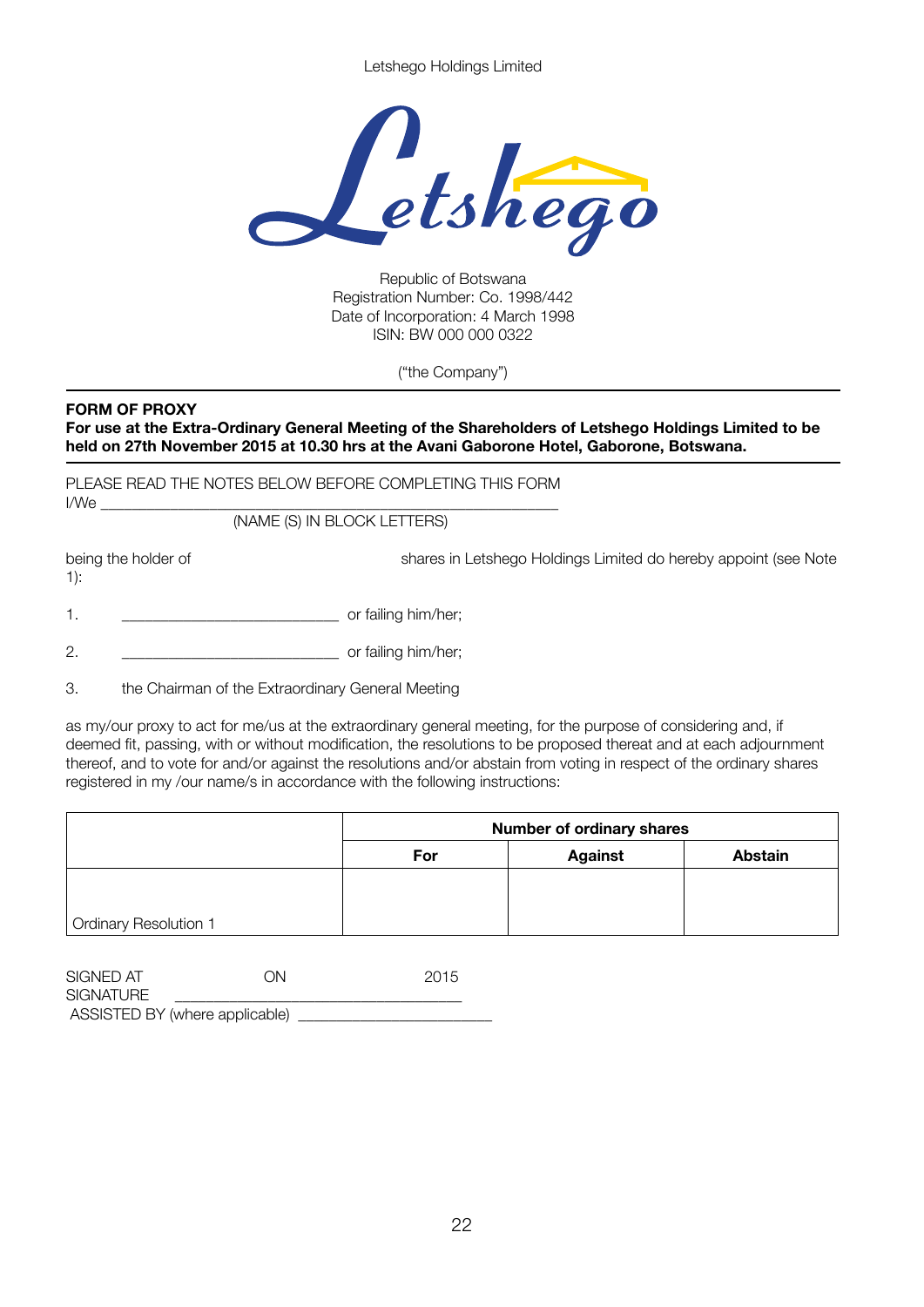Each ordinary shareholder is entitled to appoint one or more proxies (who need not be a member of the Company) to attend, speak and vote in place of that ordinary shareholder at the E.G.M.

## **NOTES:**

- 1. A Shareholder may insert the name of a proxy or the names of two alternative proxies of the Shareholder's choice in the space provided, with or without deleting "the Chairman of the Extraordinary General Meeting", but such deletion must be initialed by the shareholder. The person whose name appears first on the form of proxy and whose name has not been deleted shall be entitled to act as proxy to the exclusion of those whose names follow.
- 2. In the event a Shareholder does not insert the name of a proxy or the name of any alternative proxy, then the shareholder shall be deemed to have appointed the Chairman of the Extraordinary General Meeting as his/hers/ its proxy.
- 3. In the event that a Shareholder does not complete the instructions as to how the proxy shall vote, then the proxy shall be entitled to vote as he/she/it thinks fit.
- 4. The authority of a person signing proxy under a power of attorney or on behalf of a company must be attached to the proxy unless that authority has already been recorded by the Company Secretary or waived by the Chairman of the Extraordinary General Meeting.
- 5. Forms of proxy must be lodged or posted to, and reach the registered office of the Company, by 10.30 hrs on 25th November 2015.
- 6. The completion and lodging of this form of proxy shall not preclude the relevant Shareholder from attending the extraordinary general meeting and speaking and voting in person thereat to the exclusion of any proxy appointed in terms thereof should the shareholder wish to do so.
- 7. The Chairman of the Extraordinary General Meeting may accept a proxy form which is completed and/or received other than in accordance with these instructions, provided that he is satisfied as to the manner in which a Shareholder wishes to vote.
- 8. Any alteration or correction to this form must be initialed by the signatory/ signatories.